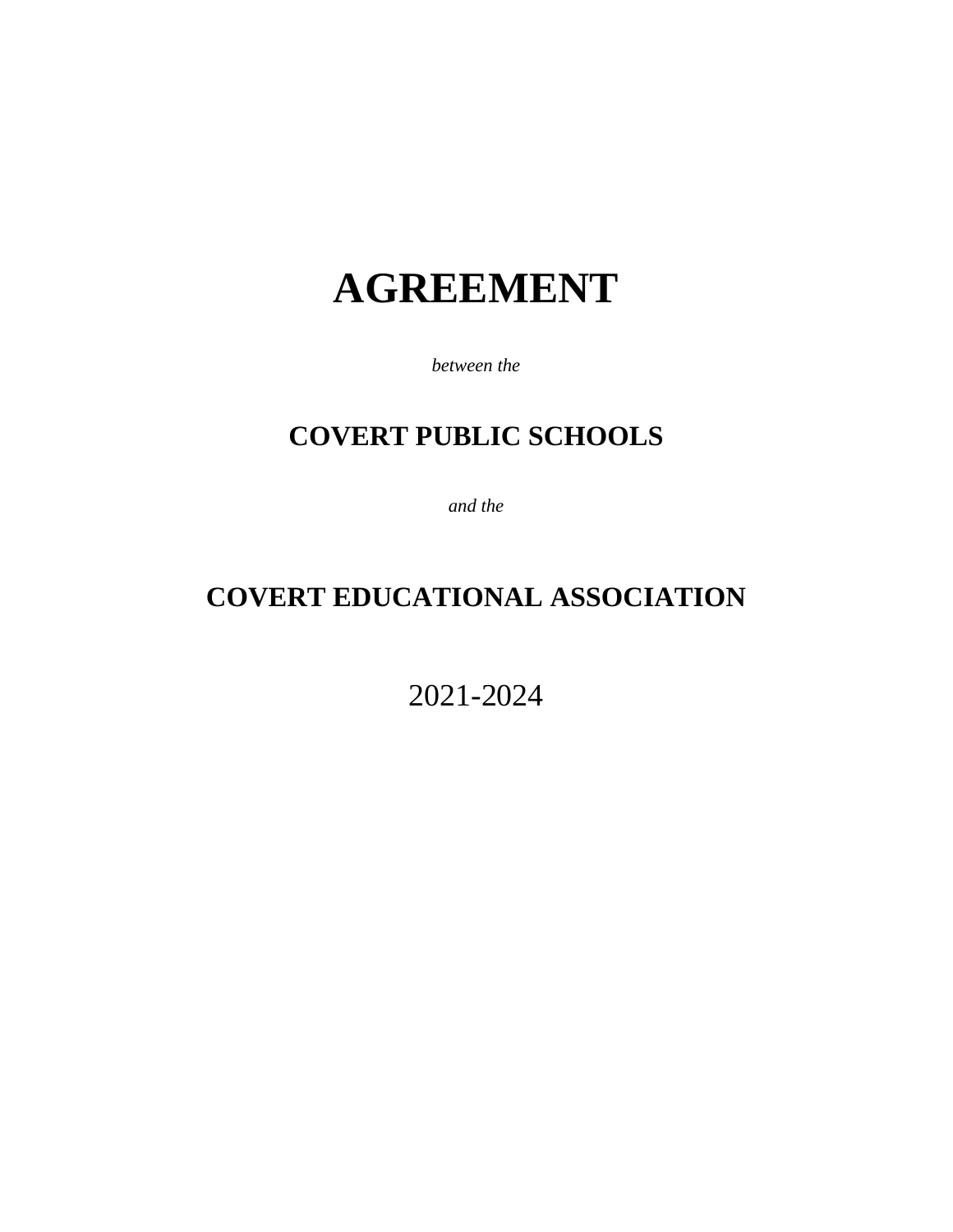# **TABLE OF CONTENTS**

# **PAGE**

| PREAMBLE          |                                            | $\overline{2}$ |
|-------------------|--------------------------------------------|----------------|
| Article I         | Recognition & Definition                   | $\overline{2}$ |
| Article II        | <b>Management Rights</b>                   | $\overline{2}$ |
| Article III       | <b>Association Rights</b>                  | 3              |
| <b>Article IV</b> | <b>Teacher Rights and Responsibilities</b> | $\overline{4}$ |
| Article V         | <b>Mentor Teacher</b>                      | 5              |
| Article VI        | <b>Professional Standards</b>              | 6              |
| Article VII       | Professional Hours and Days                | 8              |
| Article VIII      | Teaching Load and Conditions               | 10             |
| Article IX        | Professional Improvement                   | 12             |
| Article X         | Layoff/Recall Procedure                    | 12             |
| Article XI        | <b>Grievance Procedure</b>                 | 13             |
| Article XII       | Leaves of Absence                          | 15             |
| Article XIII      | Professional Compensation                  | 22             |
| Article XIV       | Drug-Free Workplace                        | 24             |
| Article XV        | <b>Continuity of Operation</b>             | 24             |
| Article XVI       | Duration of Agreement                      | 25             |
| Schedule A        | <b>Basic Compensation</b>                  | $26 - 30$      |
| Schedule B        | Activities/Coaching                        | 31-33          |
| Schedule C        | <b>Health Insurance</b>                    | 34-36          |
| Schedule D        | Calendar                                   | 37             |
| Appendix A        | <b>Grievance Report Form</b>               | 38-40          |
| Appendix B        | Sick-Leave Shared Usage Bank Application   | 41-42          |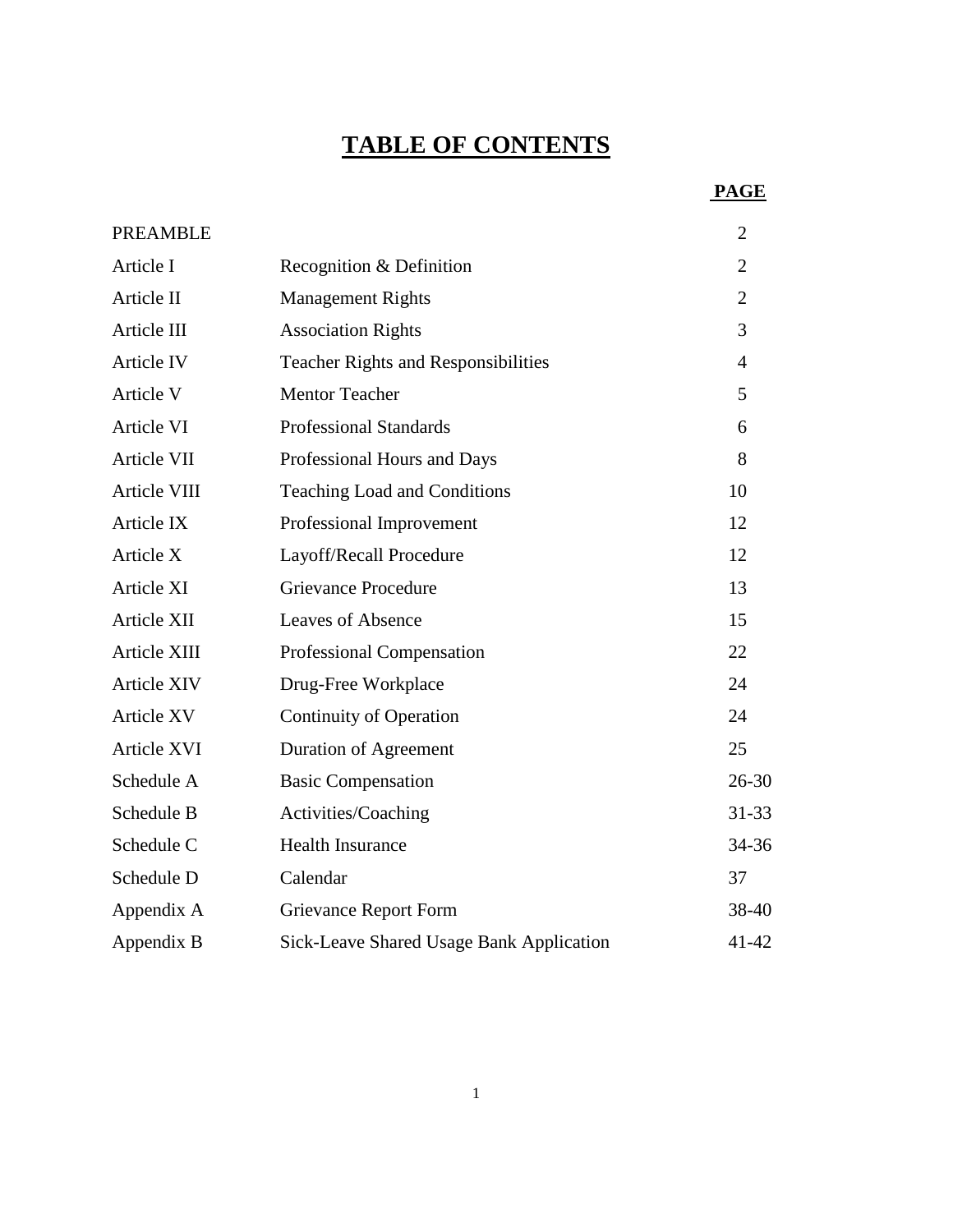# **PREAMBLE**

This agreement made by and between Covert Public Schools District No. 18, Covert, Michigan (hereinafter called the Board) and the Covert Education Association, MEA-NEA (hereinafter called the Association); WITNESSETH:

WHEREAS, the Board has a statutory obligation, pursuant to the Public Employment Relations Act, Act 336 of the Michigan Public Acts of 1947 as amended, to bargaining with the Association as the representative of its teaching personnel with respect to hours, wages, terms and conditions of employment, and

WHEREAS, the parties have reached certain understandings which they desire to confirm in this Agreement.

In consideration of the following mutual covenants, it is hereby agreed as follows:

#### **ARTICLE I RECOGNITION AND DEFINITION**

- A. The Board recognizes the Association as the sole and exclusive collective bargaining representative for all teachers.
- B. For the purpose of this Agreement, the word "teacher" shall mean all full time and regularly employed part-time certified teachers, reading consultants, mathematic consultants, vocal music directors, instrumental music directors, computer coordinators, social studies consultants, science consultants, guidance counselors for preschool and grades K - 12, social worker, alternative education teacher(s) and media specialist for the regular school term except:
	- 1. Substitute teachers and teacher aides;
	- 2 Supervisory and administrative personnel, including, but not limited to the Superintendent, Assistant Superintendent, Business Manager, Principals, and Assistant Principals.
	- 3. All other employees.

### **ARTICLE II MANAGEMENT RIGHTS**

The employer, on its own behalf and on behalf of the electors of the School District, hereby retains and reserves unto itself, without limitation, all powers, rights, authority, duties and responsibilities conferred upon and vested in it by the laws and the Constitution of the State of Michigan, and of the United States, including, but without limiting the generality of the foregoing, the right: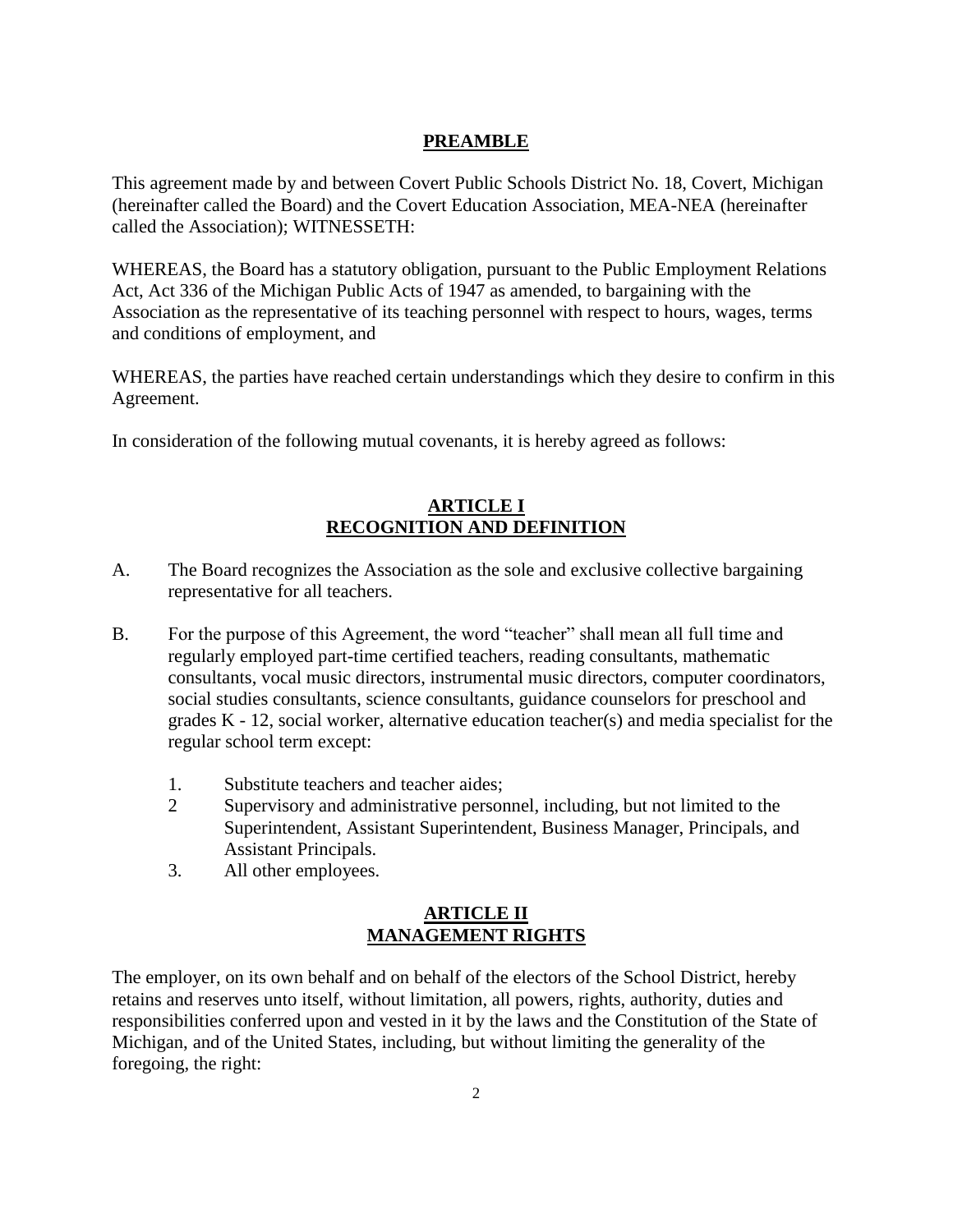- A. To the executive management and administrative control of the school system and its properties and facilities, and the school activities of its employees.
- B. To hire all employees, and subject to the provisions of law, to determine their qualifications and the conditions of their continued employment, or their dismissal or demotion; and to promote, transfer, all such employees.
- C. The right to direct the working force, including the right to hire, promote, suspend and discharge employees, transfer employees, determine the size of the work force and to lay off employees.
- D. Adapt reasonable rules and regulations.
- E. Determine the location or relocation of its facilities, including the establishment or relocation of new schools, buildings, departments, divisions or subdivisions thereof and the relocation or closing of offices, departments, divisions or subdivisions, buildings or other facilities.
- F. Determine the financial policies, including all accounting procedures, and all matters pertaining to public relations.

The exercise of the foregoing powers, rights, authority, duties and responsibilities by the employer, the adoption of policies, rules, regulations and practices in furtherance thereof, and the use of judgment and discretion in connection therewith shall be limited only by the specific and express terms of this Agreement and then only to the extent such specific and express terms thereof are in conformance with the Constitution and laws of the State of Michigan, and the Constitution of the United States.

#### **ARTICLE III ASSOCIATION RIGHTS**

The Association shall have, in addition to other rights expressly set forth herein or provided by law, the following rights:

- A. Members of the Association employed by the Board shall have the right, without priority, to schedule with the building principal use of school building facilities to conduct Association business. The district shall be reimbursed by the Association for any costs which would not ordinarily be incurred by the school district if said facilities were not used by the Association. The scheduling of such use of the school building facilities shall in no event, be in conflict with any school district or educational activity.
- B. The Association may provide bulletin boards in the teachers' lounge and the Board will provide for the installations.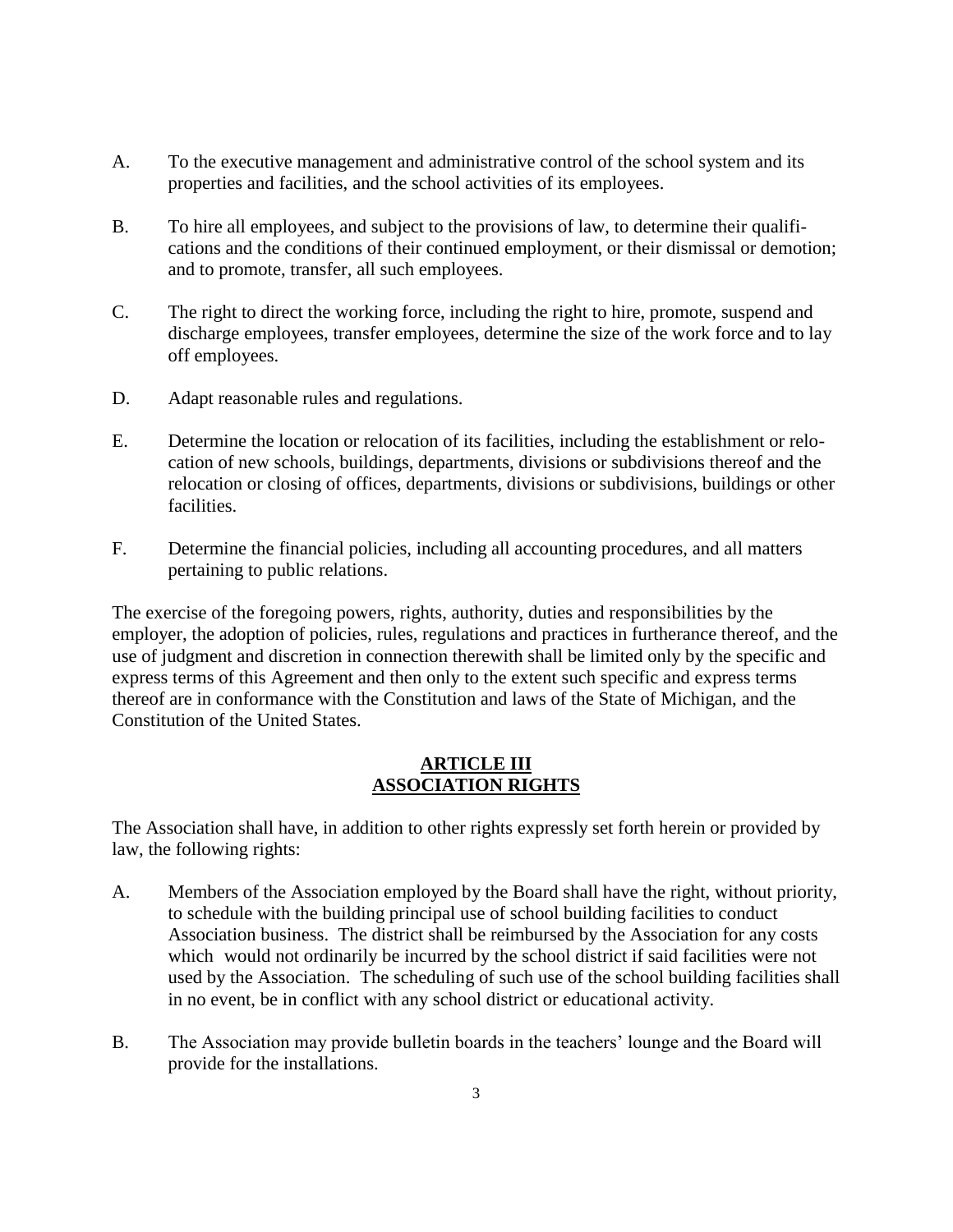- C. School reproduction facilities shall not be used for the reproduction of Association materials without prior approval of the Board or Administrative staff.
- D. The use of teacher mail boxes for the conduct of its official business.
- E. Association members or representatives who are not employees of the Board, must check in at the principal's office with no disruption of the schools' educational program or schedule.
- F. The Association and teachers shall be notified in writing of policy or procedural changes related to teaching duties.
- G. The Association shall be granted five (5) Association Business Days annually for the Association officers or representatives to carry on the work of the Association. Association Business Days shall not accumulate from year to year. The CEA President shall notify the teacher's principal at least one (1) week in advance of the use of an Association Business Day. The CEA shall reimburse the Board for the daily rate of a non-Covert employee substitute teacher(s) and retirement costs exclusive of FICA A teacher on an Association Business Day shall provide lesson plans for the substitute.
- H. The Board also agrees to share monthly personnel report or other communication with the Association if there are any bargaining unit members that are on leaves of absence extending one (1) month or more, or that have left the employ of the District for any reason. If there are no changes for the month, then no report needs to be supplied. New employee data, including Name, position/classification, address, email and phone number will be communicated to the Association within seven (7) business days of the hire. Annually, the Board agrees to share bargaining unit member data (if available) including, but not limited to, wages, benefit cost, benefit census and work assignment data electronically within fifteen (15) business days of the written request by the Association.
- I. At the beginning of the school year, the Association shall be afforded the opportunity to collaborate with the Administration in assisting with new teacher orientation, whereas the Association may present and distribute the collective bargaining agreement.

#### **ARTICLE IV TEACHER RIGHTS AND RESPONSIBILITIES**

- A. Teacher Protection (Complaints Against a Teacher)
	- 1. A written complaint against a teacher that results in a permanent record of the complaint, will be discussed with the teacher before any action is taken. The teacher will be given an opportunity to resolve the complaint to the satisfaction of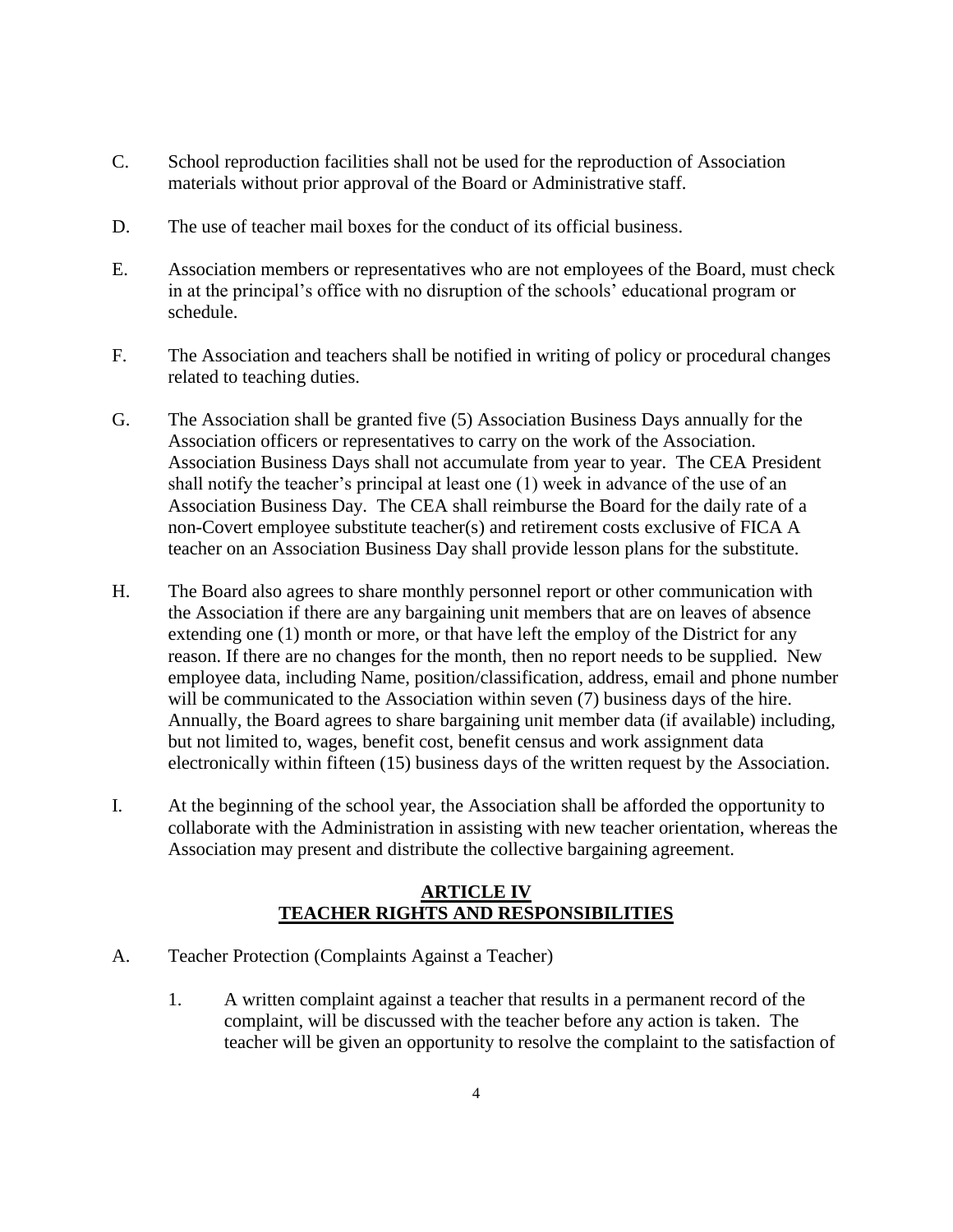the building administrator or superintendent before any record of the complaint is added to the personnel file.

#### B. Personnel Files

The Board will maintain a personnel file for each teacher. These personnel files will be kept in accordance with Bullard-Plawecki Right to Know Act, PA 379 of 1978. A teacher may make periodic reasonable requests to review his/her personnel file.

- (a.) Upon written request within five (5) working days, the administration will provide a reasonable opportunity for the teacher making the request to review the contents of his/her personnel file. The file shall be reviewed in the presence of a school district administrator. The teacher making the request shall not remove any material from the file. Teachers who remove material from a personnel file may be disciplined. If a teacher finds material objectionable, Section B below will govern the process for registering the objection.
- (b.) *Teacher Objection to Material in the Personnel File.* At the request of the teacher, the administrator placing the material in the personnel file found objectionable to the teacher, shall meet with said teacher to discuss the material disputed. The meeting will take place within five (5) days of the written request by the teacher. If the meeting does not resolve the differences, the teacher may rebut the material by placing a written document in the file noting these differences under dispute as allowed by the Bullard-Plawecki Act, PA 379 of 1978.
- C. Membership Identification

No teacher shall be prevented from wearing insignia, pins, or other identification of membership in the Association either on or off the school premises.

#### **ARTICLE V MENTOR TEACHERS**

A. A Mentor Teacher shall provide professional support, instruction, and guidance to a teacher who is required to have a mentor under Section 1526 of the Revised School Code. The purpose of the mentor assignment is to provide an experienced colleague who can offer assistance, resources, information and a voice of experience and insight. The district may, at its discretion, assign a mentor to an employee on an individualized growth plan or where the evaluation indicates that performance deficiencies exist.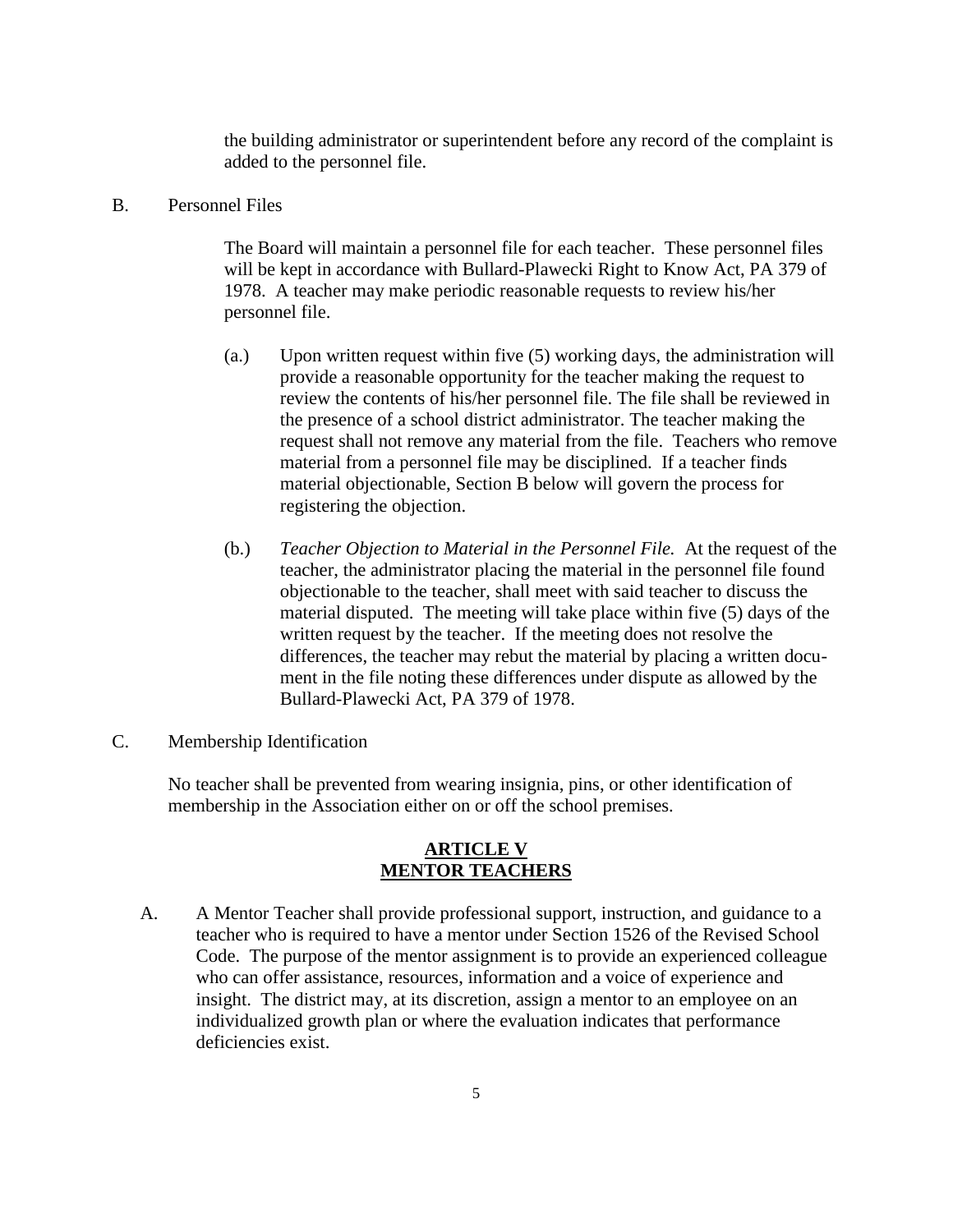- B. Factors to consider when assigning a mentor teacher to a mentee will be (1) the educator's experience, certification and endorsement; (2) demonstrated instructional expertise; (3) ability to work well with colleagues; (4) continuous learning and preparation (5) skill at providing instructional support; and (6) building assigned. The mentor teacher will not be responsible for evaluation of the mentee.
- C. The mentor teacher shall be available to provide professional support, guidance and instruction to the mentee.
- D. The mentor teacher assignment shall be for one (1) school year subject to renewal upon agreement by the mentor teacher, the mentee and administration. The match will be reviewed by all partis involved, annually.
- E. The district shall make reasonable efforts to assign mentees to mentors in his or her department or grade level. Where appropriate, the administration may assign a mentee to two mentors. Bargaining unit employees who are assigned as a mentor teacher will receive as compensation of his/her extra duties and responsibilities the following amounts:
	- i. Mentoring Year 1: \$400
	- ii. Mentoring Year 2: \$300
	- iii. Mentoring Year 3: \$200
- F. Assignment as a mentor teacher will be voluntary and will be regarded as an extra duty position. If no one from the bargaining unit volunteers who meets minimal qualifications to fill the mentor teacher positions, the district will consider individuals outside of the district. If the district is unable to contract with an individual out of the district to be a mentor teacher, the district may assign bargaining unit member(s) to serve as a mentor teacher.
- G. Upon joint request of the mentor teacher and the mentee, the building administrator may approve released time for purpose of the mentor teacher visiting the classroom of the mentee or for the mentee visiting the classroom of the mentor.

#### **ARTICLE VI PROFESSIONAL STANDARDS**

- A. Standards. The parties recognize that the certification of a teacher and his/her contractual agreement constitute a continuing representation by the teacher that he/she is qualified to be entrusted with the responsibility for the education of students. Although the parties acknowledge the difficulty of completely and precisely defining the minimum acceptable professional standards for each teacher, it is recognized that they include at least the following:
	- 1. General Competence. A teacher shall maintain such level of professional competence as may be required to adequately discharge his professional responsibilities.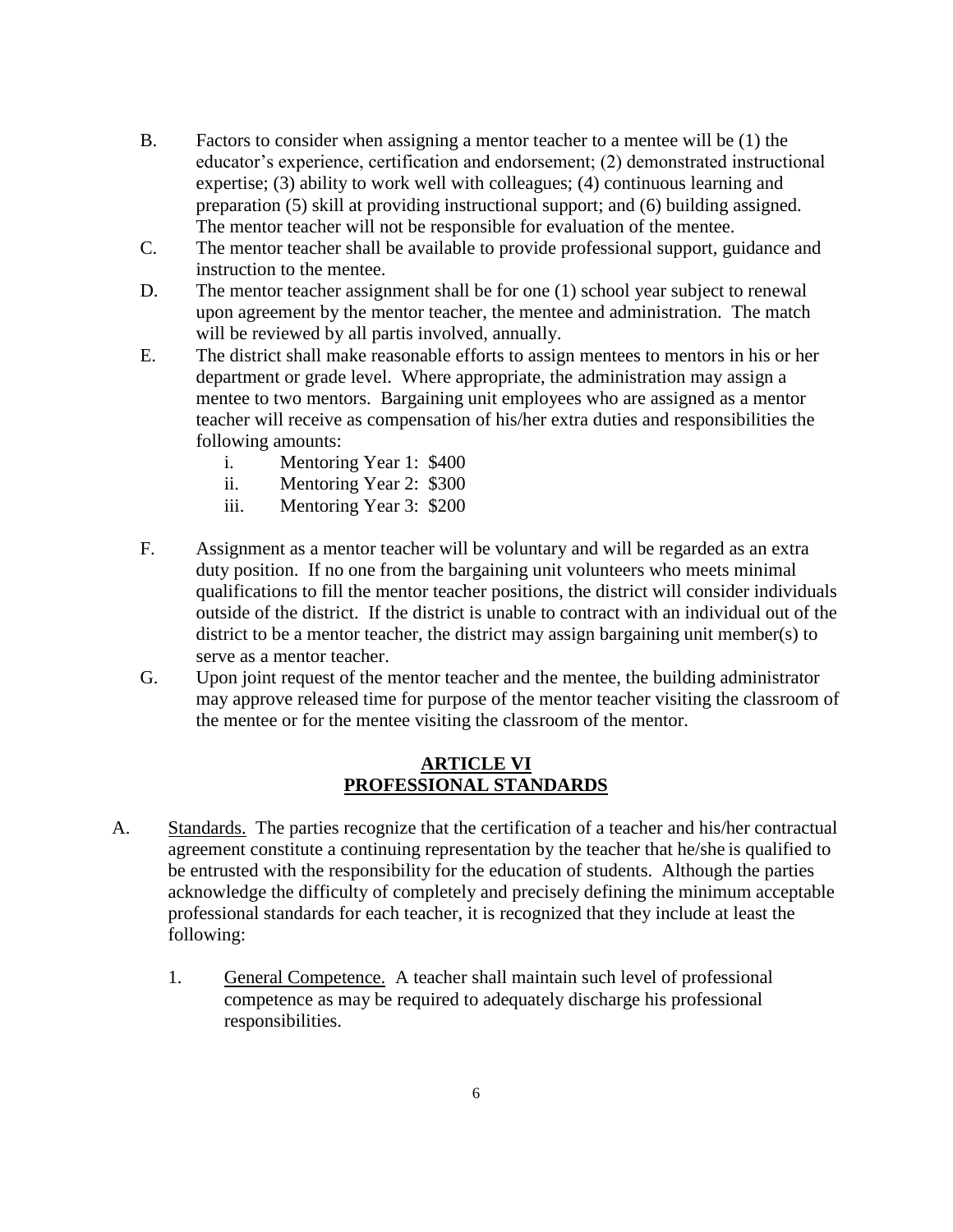- 2. Preparation for Professional Assignments. A teacher shall adequately prepare for the discharge of professional assignments. Adequate preparation shall include the preparation of such material as may be required by a substitute teacher.
- 3. Performance of Professional Assignments. It is the responsibility of a teacher to work to stimulate the spirit of inquiry, the acquisition of knowledge and understanding, and the thoughtful formulation of specific, measurable and timely student instructional goals. In fulfilling this obligation to the student, a teacher:
	- (a.) Shall not, without just cause, restrain the student's independent action in his pursuit of learning, deny the student access to varying points of view nor deliberately suppress or distort subject matter for which the teacher bears responsibility, not seek to impose upon the student his/her own opinions.
	- (b.) Shall direct the instructional material to the assigned subject matter and matters which are reasonably related.
	- (c.) Shall maintain such order and discipline during the conduct of instruction as shall be necessary to provide a suitable learning environment.
	- (d.) Student Evaluation. Each student shall be fairly and impartially evaluated in accordance with guidelines established from time to time by the Board for the evaluation of students. The Association and teachers shall be promptly notified in writing of any policy changes concerning the above.
	- (e.) Professional Conduct. A teacher shall:
		- (1.) Refrain from the use of his/her professional relationship with students for private advantage.
		- (2.) Maintain a professional demeanor in his/her relationship with students, parents, members of the professional staff and the Board.
		- (3.) Refrain from holding outside employment or engaging in activities which materially interfere with the performance of his/her professional assignments.
		- (4.) Be present and prepared to perform professional assignments at the established time and place, except as the reason for such tardiness or absence could not have reasonably been anticipated or avoided, and shall promptly advise the Administration of tardiness or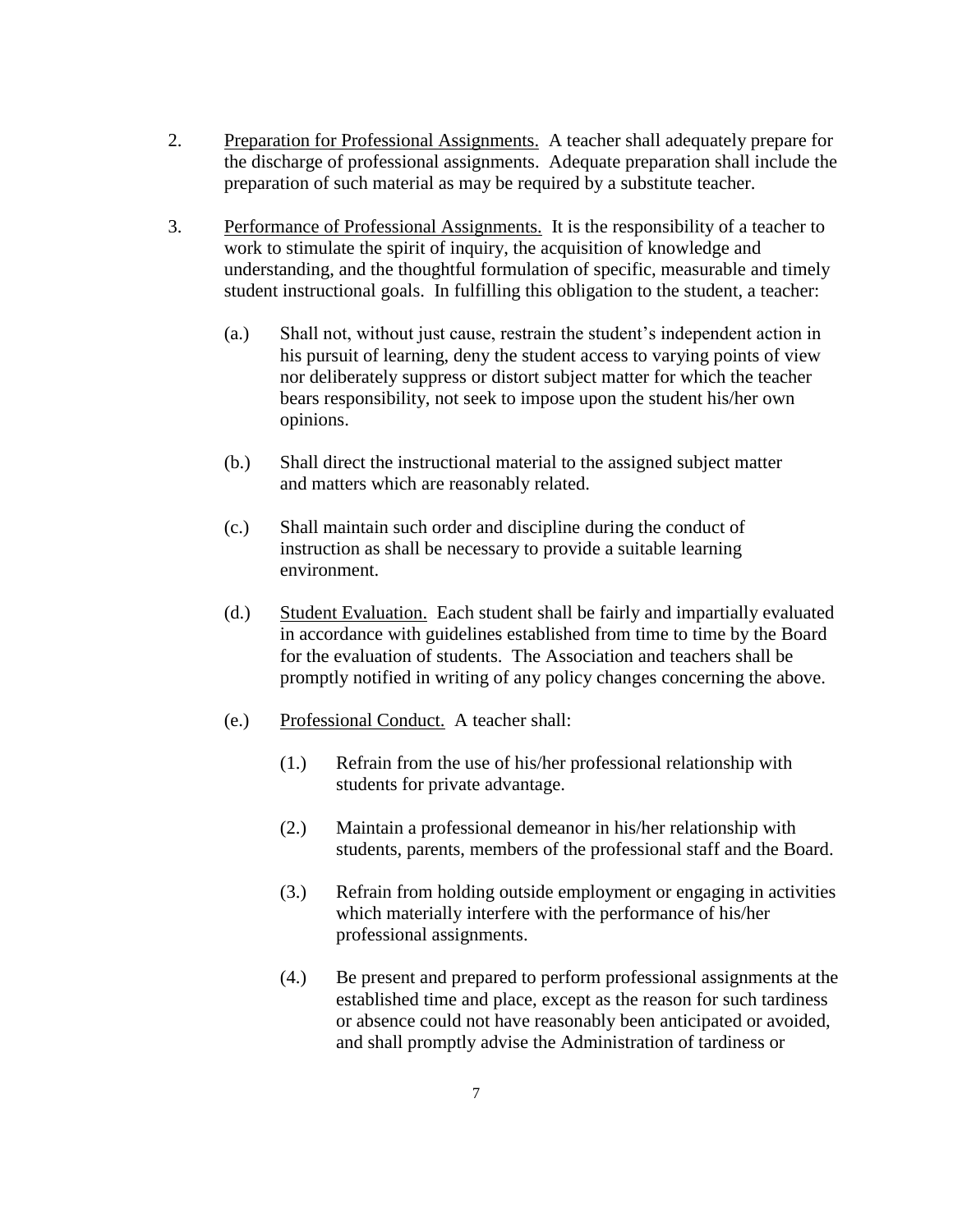absence in accordance with such notification procedure as may be from time to time established by the Board.

- (5.) Take adequate precautions to distinguish between his/her personal views and those of the District and shall not knowingly distort or misrepresent the facts concerning educational matters in direct and indirect public expressions.
- (6.) Accept no gratuities, gifts or favors that might impair, or appear to impair, his/her professional judgment nor offer any favor, service or thing of value to obtain special advantage.
- (f.) Safety of Students. In the discharge of his/her professional responsibilities a teacher shall make every reasonable effort to protect students from conditions harmful to learning, health or safety. For such purposes, a teacher shall promptly notify the Administration of any defective condition in the physical facilities of the District which may reasonably cause injury to persons or property.

#### **ARTICLE VII PROFESSIONAL HOURS AND DAYS**

#### A. PROFESSIONAL DAYS:

- 1. The school calendars represent: 2021-2024 and 180 student days and 5 professional development teacher work days (2 additional for probationary teachers)
- 2. Teachers agree to teach the required number of days and hours to fulfill State of Michigan Statutes on hours and days of instruction so the school district will be able to receive its financial aid payments without penalty.

#### B. TEACHING HOURS:

- 1. The parties recognize the principle of a normal forty (40) hour work week, exclusive of lunch. The teachers' normal teaching hours in the elementary and secondary schools shall be 7 and 1/4 hours.
- 2. Student days for 2021-2024 is set at 180 days

Teacher Report Times

Pre-K – 12 7:30 a.m. – 3:30 pm.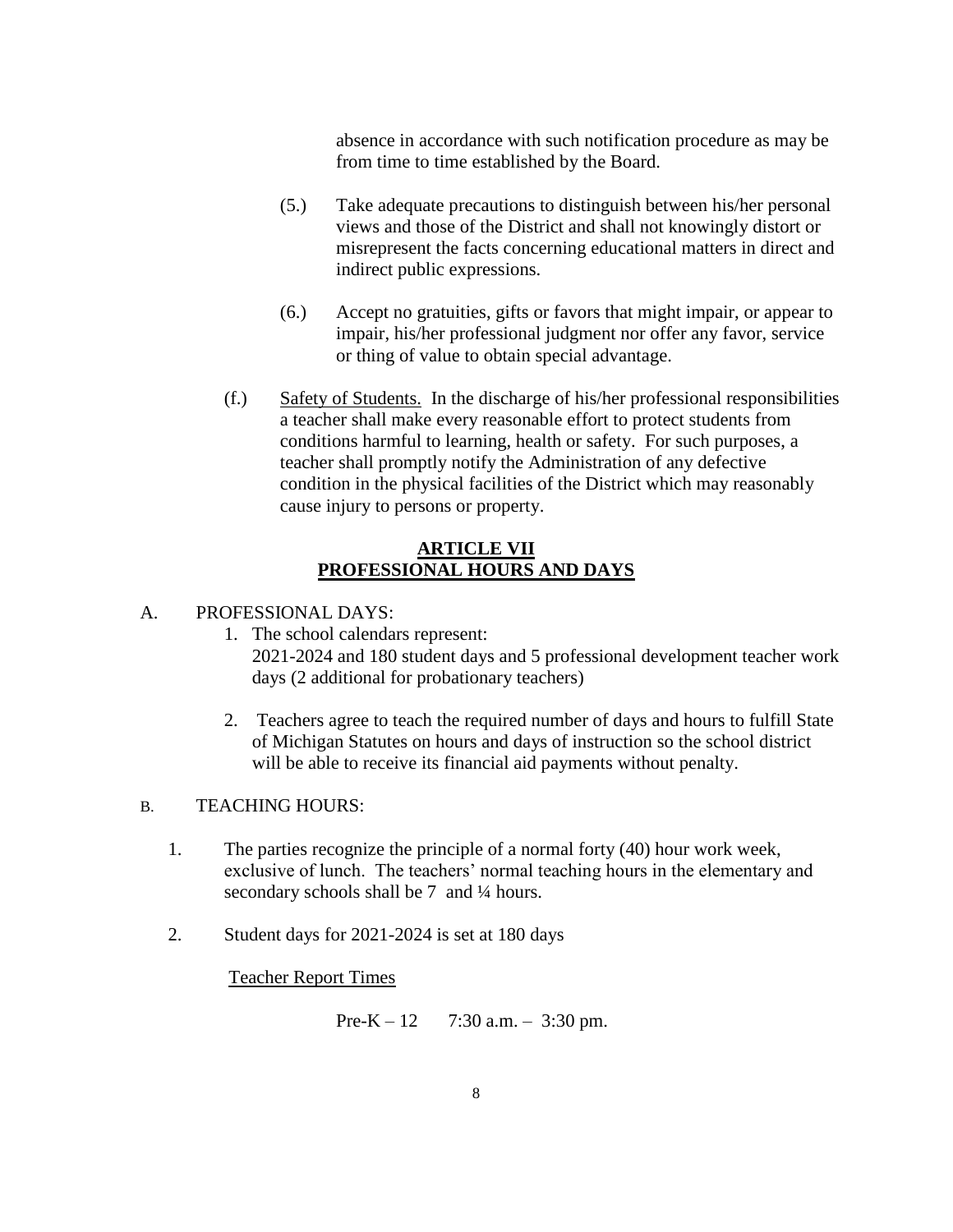In addition to regular teaching hours, the teacher will be in the building for a total of fifteen (15) minutes. This means fifteen (15) minutes before the scheduled student instructional day of which, the last ten (10) minutes shall be spent within the immediate vicinity of the classroom.

Notwithstanding the above, teachers may leave the building at any time after the buses leave on Fridays and days preceding holidays, provided that students are dismissed at their regularly scheduled time and there are no scheduled staff meetings or professional development activities.

- 3. School shall begin no earlier than 7:00 a.m., and end no later than 5:00 p.m. The school day may be extended to 5:00 p.m. in order to accommodate unusual scheduling needs, i.e., the schedule of the music instructor.
- 4. Exceptions to these regulations shall be only with permission of the Principal and his/her notification to the Superintendent.
- 5. (a.) The Board of Education may schedule classes either before or after the regular student day. These classes are sometimes referred to as "zero or eighth hours". When these classes exist they will be the same length as other classes included within the regular student day. A teacher who works such an assignment will have a schedule that is sequential to his/her work day so that the instructional/work day is no longer than other members of the building staff with the following exception: When scheduling allows, unless excused by building principal, the teacher is to attend staff meetings where attendance is required of other staff members.

#### C. PERFORMANCE AND DUTIES:

- 1. Teachers will spend their school hours in teaching, lesson preparation, and educational affairs of Covert Public Schools.
- 2. Teachers shall attend all called PLCs . No more than four (4) staff meetings for a maximum of four and one-half (4.5) hours shall be scheduled during any one month and teachers are not required to stay at staff meetings for more than 1½ hours after dismissal from school. These rules do not apply to staff meetings which may be scheduled on paid professional development days.

Staff meetings may be scheduled before school or during teacher preparation time, provided the Administration agrees and a majority of the staff in that building votes to have the meetings before school or during their preparation time. Before school staff meetings will be limited to starting no more than one (1) hour before students are scheduled to start classes.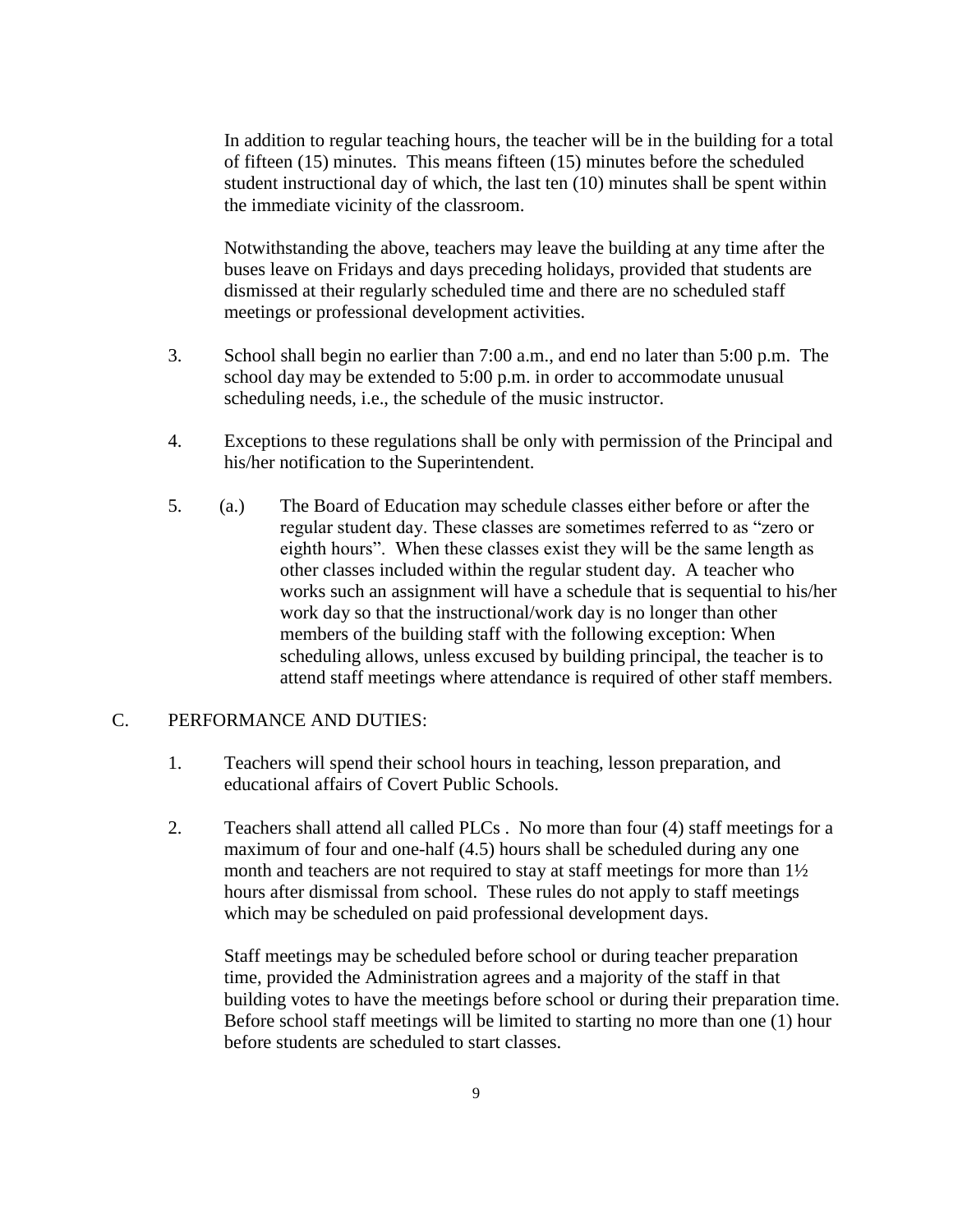- 3. Teachers shall be available for at least five (5) evening assignments, excluding any evening for which the teacher receives compensation such as serving as a director, sponsor, or supervisor of a particular activity, club or class. Parent/teacher conferences, Fall and Spring; open house/backpack giveaway, Bulldog Carnival and graduation shall be included as part of the five (5) evening assignments. Additional evening assignments may be assigned by the building principal with staff input. In addition, two (2) athletic events may count as one (1) evening assignment.
- 4. All teachers shall be entitled to a duty-free uninterrupted lunch period of thirty (30) minutes.
- 5. All teachers will be provided a minimum of 45 minutes of preparation time per day per week with a minimum of 20 consecutive minutes per day. The term preparation time shall be construed to include the use of this time for purposes other than preparation such as class meetings, assembly programs and other similar activities, but specifically does not including filling in as a substitute teacher in the classroom.
- 6. Teachers are to be in the halls five (5) minutes before classes start and also between classes. When possible they should be stationed in close proximity to their assigned rooms.
- 7. No departure from these norms, except in case of emergency, shall be made without prior consultation and agreement with the Association.
- 8. A teacher shall be reasonably available for consultation with students, parents, members of the professional staff and others.

#### **ARTICLE VIII TEACHING LOAD AND CONDITIONS**

1. The pupil-teacher ratio for Elementary K-5 will be as follows:

| Pre-Kindergarten | $\sim$ $\sim$ | Maximum as State law requires |
|------------------|---------------|-------------------------------|
| Kindergarten     |               | 25 maximum                    |
| $1 - 3$          |               | 25 maximum                    |
| $4 - 5$          | $\sim$ $\sim$ | 30 maximum                    |
|                  |               |                               |

2. The pupil-teacher ratio for Secondary 6-12 will be as follows:

| 30 maximum |
|------------|
| 30 maximum |
| 30 maximum |
|            |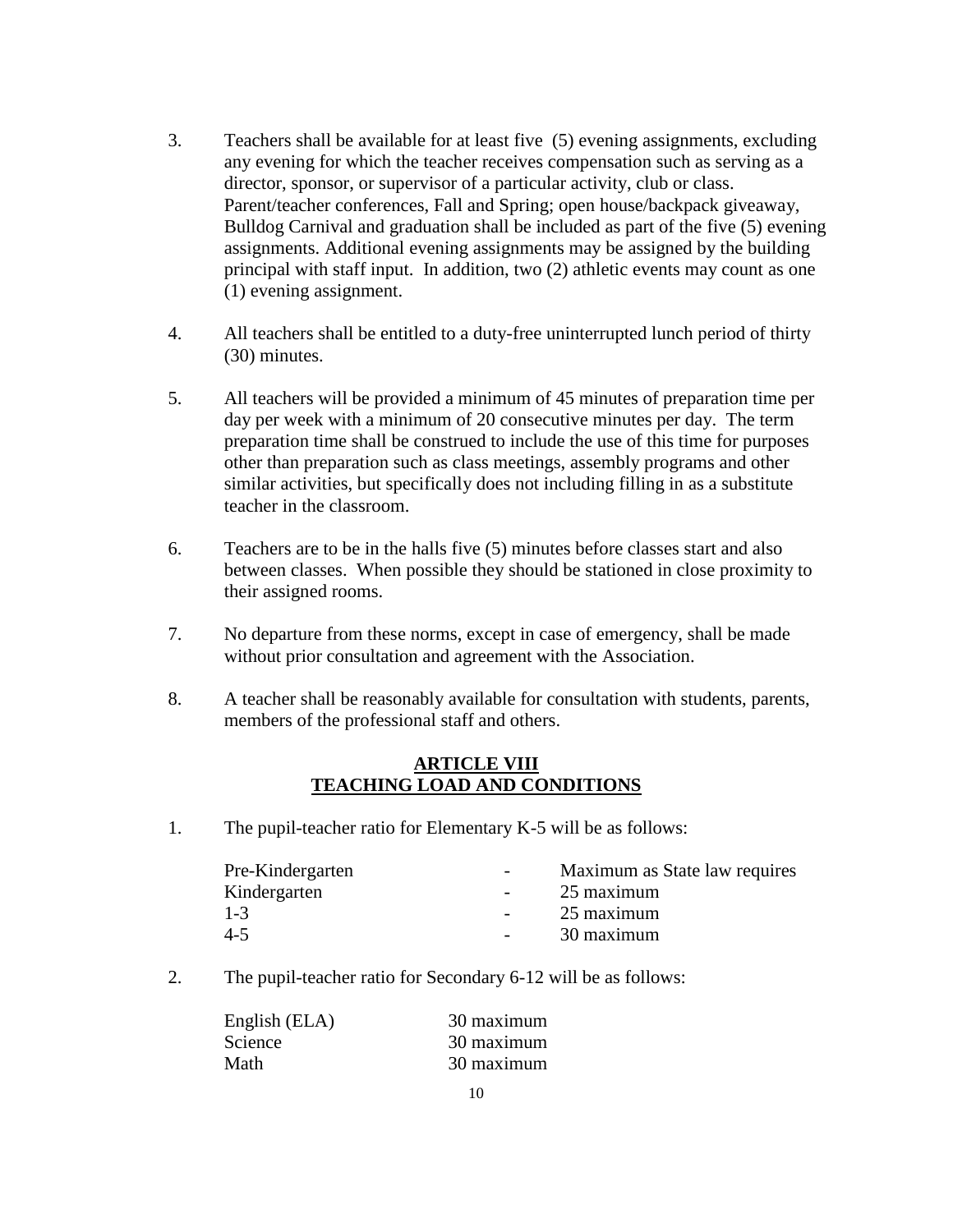| <b>Social Studies</b> | 30 maximum                    |
|-----------------------|-------------------------------|
| All Special Education | Maximum as State law requires |

Electives:

| Foreign Language            | 30 maximum |
|-----------------------------|------------|
| Drafting, Art, Occupational |            |
| Training, Industrial Arts,  |            |
| Home Economics              | 30 maximum |
| Physical Education          | 40 maximum |
| All other classes           | 30 maximum |

Middle School and High School will be compensated as follows: Core subject teachers who teach more than four (4) preps will be compensated at \$700 per semester.

If pupil-teacher ratio exceeds maximum at any time during the school year, the following steps will be taken by the District:

● K-5 classrooms formula would be:  $$8.00 \text{ x } # \text{ of students over maximum x } # \text{ of days student present}$ 

Example for  $1<sup>st</sup>$  grade: \$8.00 x 7 students over max of 25 x 180 days present =  $$10,080.00$ 

B. In the event schools are closed due to inclement weather, or act of God, and including but not limited to, boiler failure, fires, or epidemics, the district shall utilize all inclement weather days as permitted by the state statutes so as to insure no loss of state aid if schools are closed.

Make up time exceeding the state statutes shall be scheduled by mutual agreement between the district and association or made up at the end of the year.

C. The Board recognizes the appropriate texts, library reference facilities, maps and globes, laboratory equipment, art supplies, athletic equipment, current periodicals, standard tests and questionnaires and similar materials are tools of the teaching profession. The Administrators and the teachers will confer from time to time for the purpose of improving the selection and use of such educational tools, and the Board, upon majority approval, will implement all joint decisions thereupon made by its representatives and the teachers.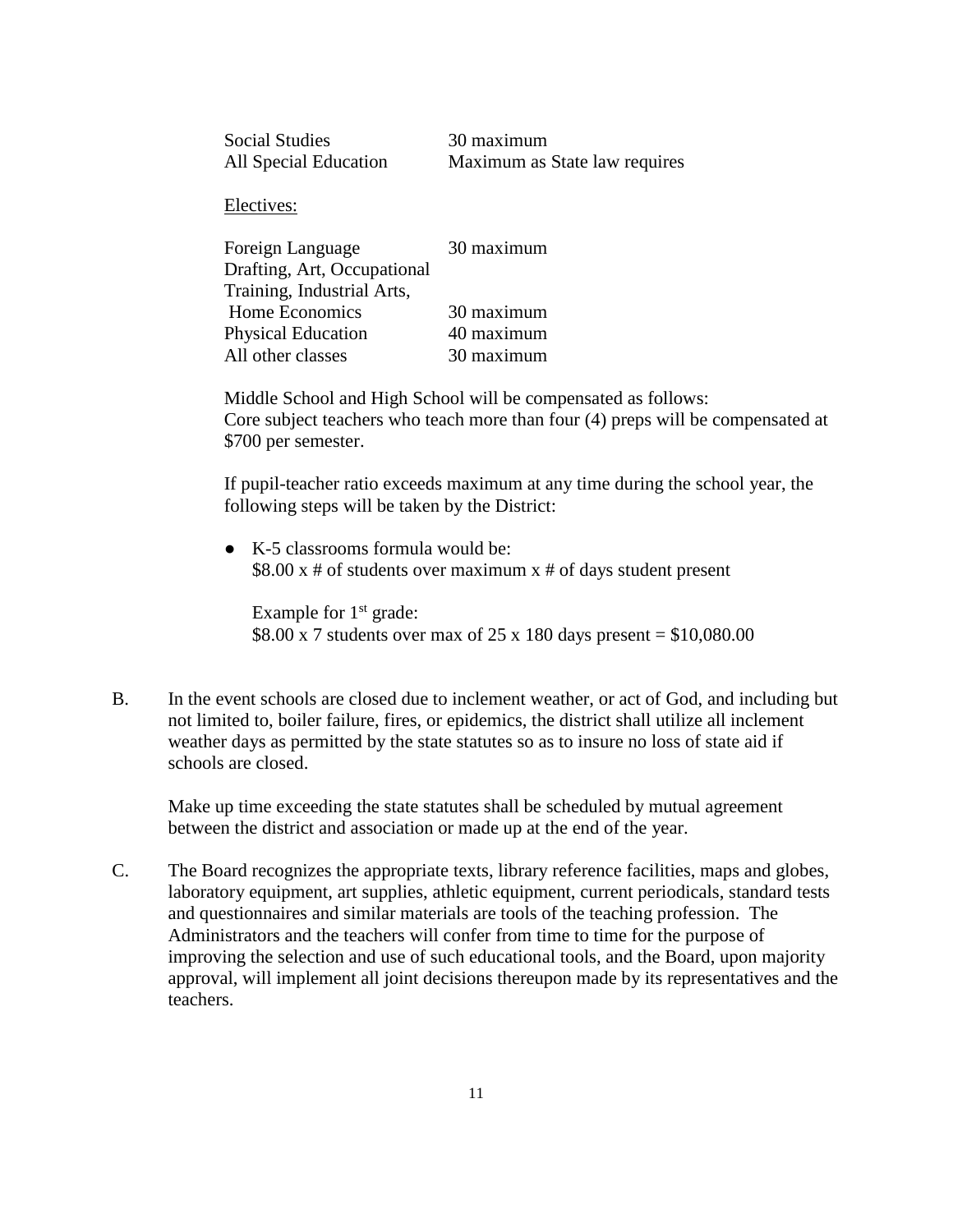- D. The Board shall make available, adequate lunchroom, restroom, and lavatory facilities exclusively for teacher use and at least one room, appropriately furnished, which shall be reserved for use as a faculty lounge.
- E. Teachers shall not be required to work under unsafe or hazardous conditions or to perform tasks which endanger their health, safety, or well-being. The Association may consult with the Administration in these matters.
- F. Adequate parking space and telephone availability in the teachers' rooms will continue to be provided to the same degree as has been established by custom in past years.
- G. The administration will exercise due diligence to give the teachers a tentative schedule for the forthcoming year no later than the preceding first day of July.

#### **ARTICLE IX PROFESSIONAL IMPROVEMENT**

- A. The parties recognize the desirability of providing within the resources and staffing needs of the School District opportunities for:
	- 1. Visits to other classrooms and other schools.
	- 2. Conferences involving other personnel from the District, county, state, region, or nation.
	- 3. Training in classes and workshops.
	- 4. Membership on professional committees.
- B. Opportunity for participation by teachers on an individual basis may be granted by the Superintendent. Reasonable costs incurred by a teacher which have been approved by the Superintendent shall be subject to reimbursement by the Board.

#### **ARTICLE X LAYOFF/RECALL PROCEDURE**

- A. Seniority shall be defined as length of continuous service in the district, as a member of the bargaining unit, beginning with the first day of work during the regular school year.
- B. The Board shall prepare a seniority list and transmit a copy of same to the Association on or before March 15 of each year of this contract. The Association has until April 12 to review the list and to notify the Board of any errors. If no errors are reported the Board may assume the list is accurate.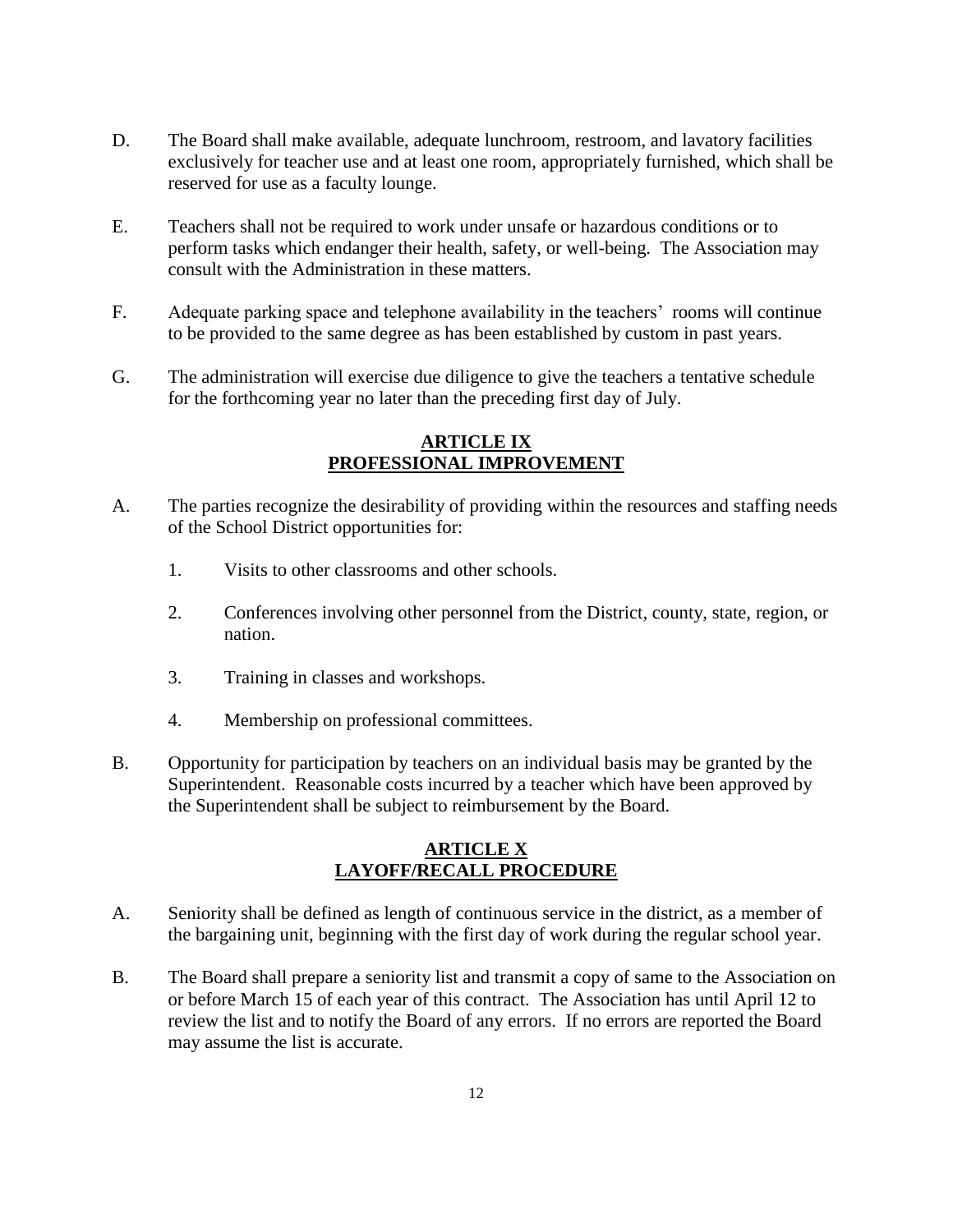C. In the circumstance of more than one (1) teacher beginning employment on the same day, all teachers so affected will participate in a drawing conducted by the Association to determine position on the seniority list. The Association and teachers so affected will be notified in writing of the date, place and time of the drawing. The drawing shall be conducted openly and at a time and place which will reasonably allow affected teachers and Association Representatives to be in attendance. The results of the drawing will result in the permanent seniority placement for any and all of those involved in the drawing.

#### **ARTICLE XI GRIEVANCE PROCEDURE**

Objectives. It is the intention of the parties to provide a peaceful and orderly procedure to resolve any disagreement concerning the interpretation of this Agreement which has not been resolved through the use of normal administrative procedures.

Definitions.

"Claim": a claim is an allegation by the claimant that a specific provision(s) of this Agreement has been violated.

"Claimant": means the bargaining unit member filing the claim. The claimant shall have the right to personally attend each conference or hearing and if he or she requests, have an authorized representative, designated by the Association, present.

"Event": the event means that act or omission which the claimant alleges violates one or more provisions of this Agreement.

Hearing Levels.

Informal Adjustment. Prior to filing a written claim, the claimant shall meet with his/her immediate supervisor for the purpose of attempting to adjust such alleged claim without further proceedings. The request for the meeting must be made within ten (10) days from the time of the event or the time the claimant reasonably should have known of the event. Written Claim. If the claim is not satisfactorily resolved at the informal adjustment conference, the claimant shall have ten (10) days after the conclusion of the informal conference within which to file a written claim with his/her immediate supervisor. The claim shall include:

An identification of the claimant(s):

The facts upon which the claim is based;

The applicable portion(s) of the Agreement allegedly violated;

The specific relief requested;

The date of the claim; and

The signature of the claimant.

A reply by the claimant's immediate supervisor shall be filed within twenty (20) days from the receipt of the written claim.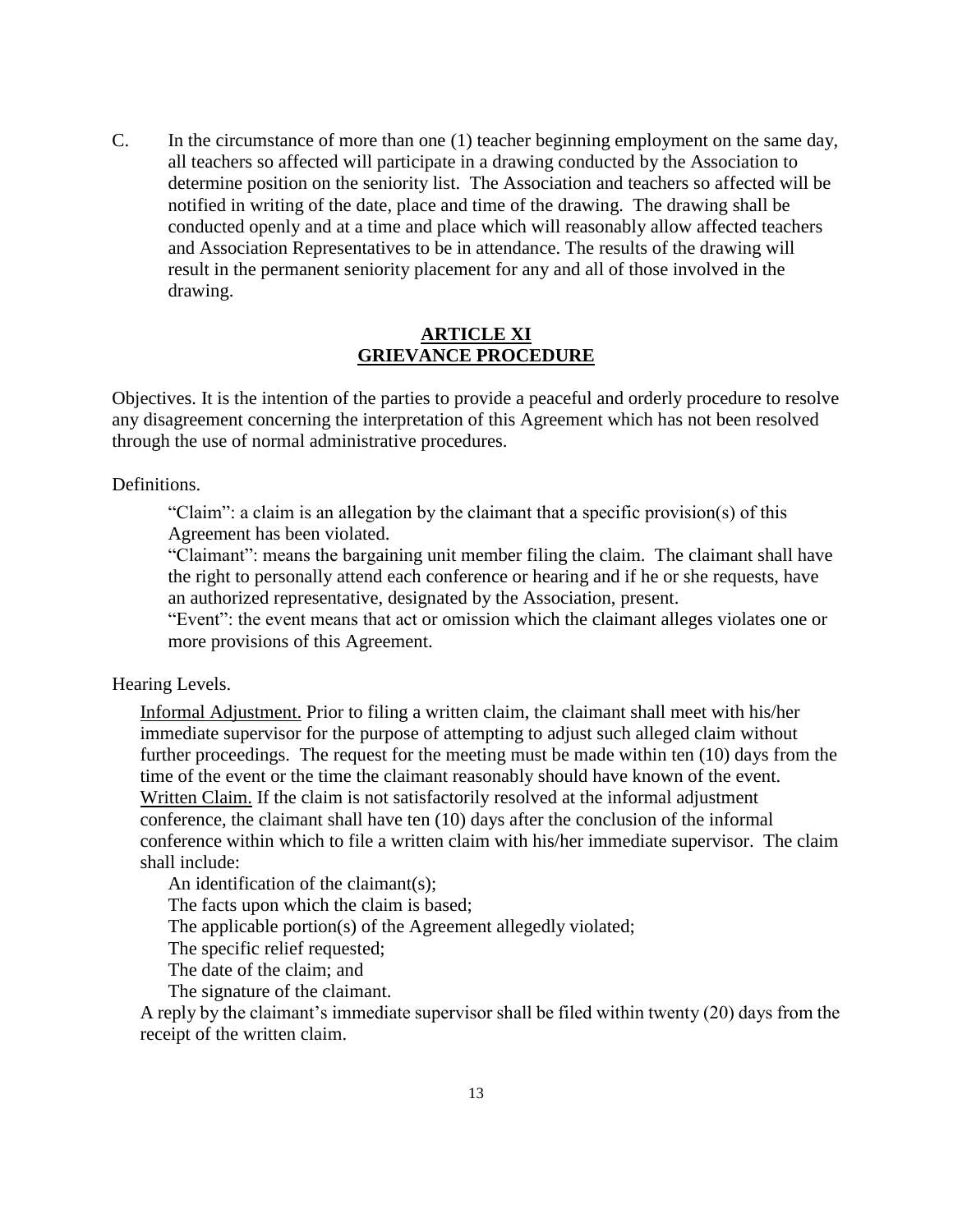Formal Conference. If the reply of the claimant's immediate supervisor is not satisfactory and a request by the claimant is made within ten (10) days from the receipt of the reply, a formal conference shall be held within ten (10) days from the receipt of such request. The formal conference shall involve the claimant, the Superintendent (or designee) and the Association President (or designee). At the option of the Superintendent (or designee), the claimant's immediate supervisor may also attend the formal conference.

The purpose of such formal conference shall be to seek a positive and constructive disposition of the claim and to avoid the necessity for further proceedings. Any agreement reached as a result of the formal conference regarding the disposition of the claim shall be in writing.

If the parties are unable to reach agreement, the Superintendent (or designee) shall file a reply within twenty (20) days after the completion of the formal conference, unless the Employer and the Association shall mutually agree that the formal conference be adjourned and reconvened with a State mediator. If mediation occurs and does not produce a resolution of the claim, the written reply of the Superintendent (or designee) shall be filed with the claimant and the Association with ten (10) days after conclusion of the mediation meeting. Hearing Officer. If the claim is not satisfactorily resolved at the Formal Conference (or, if mutually agreed between the Employer and the Association, before a State mediator), the Association shall have the right to submit the claim to a hearing officer, if such request is made within fifteen (15) days from the receipt of the Formal Conference reply.

Upon receipt of a written request to submit the claim to a hearing officer, the Employer and the Association shall consult as to the selection of a hearing officer who shall serve as arbitrator. If, within five (5) days after receipt of the request to submit, the parties are unable to mutually agree to a hearing officer of their own choosing, the party requesting the hearing will contact the American Arbitration Association (Detroit office) to initiate the hearing officer selection process, in accordance with its Labor Arbitration Rules. Once the hearing officer is selected, the hearing will be conducted under the then current Labor Arbitration Rules of the American Arbitration Association, provided that:

> *The hearing officer shall not have the authority to vary the terms of the Agreement.*

#### *The hearing officer shall render his/her written decision within thirty (30) days from the conclusion of the hearing.*

#### *The parties may agree to an expedited hearing by mutual consent.*

Either party shall have the right, within fifteen (15) days from the receipt of the decision of the hearing officer, to apply to a court of competent jurisdiction for a rehearing of the claim both as to the facts and the law, provided, however, that if application is not made within such time, the decision of the hearing officer shall be binding.

Form of Action. All claims, replies, and requests shall be in writing and shall be filed with each party.

Exclusions. The Labor-Management Contract Enforcement Procedure shall not apply to:

A claim by any teacher who desires to assert his/her legal right to present such claim directly to the Employer and have it adjusted without intervention of the Association, provided that the adjustment is not inconsistent with the terms of this Agreement and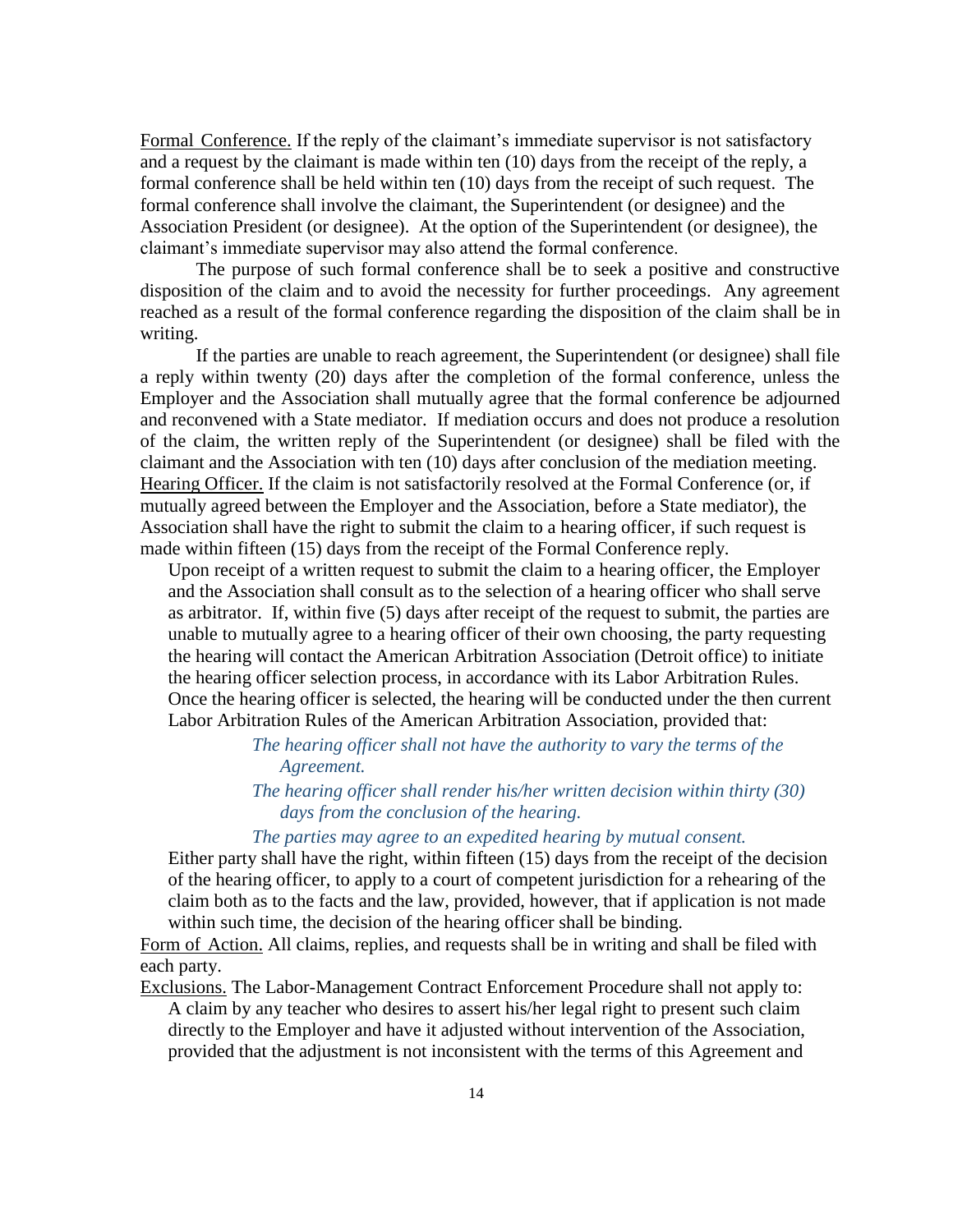provided that the Association has been given an opportunity to be present at any such adjustment.

The failure to re-employ a probationary teacher at the expiration of the teacher's individual contract of employment.

Any claim in which proceedings are pending before any administrative tribunal, agency or court, it being the intention of the parties that a claimant shall have one (1) remedy only.

Any provision of this Agreement which contains an express exclusion from this procedure or any matter involving a prohibited subject of bargaining under the Public Employment Relations Act.

General Provisions.

Provisional Relief. The Employer may at any stage of the proceedings provisionally grant in whole or in part the relief requested by the claimant. Neither a provisional grant of relief, nor the failure to grant such relief, shall be considered by a mediator, hearing officer or a court of competent jurisdiction as an admission, it being intended only for the purpose of permitting a party to mitigate damages pending a final determination of the claim.

Withdrawals and Denials. The initiation of any claim or request for advancement to the next hearing level which is not made within the time limitations prescribed in this Procedure, shall be deemed to have been withdrawn and shall automatically terminate any further proceedings. Any claim which is not answered within the time specified shall be deeded to have been denied and the claim shall automatically advance to the next claim level unless withdrawn.

Place of Proceedings. All proceedings up to the hearing before the mediator shall be held on the Employer's premises. A hearing before a mediator or hearing officer shall be held at a location within Kalamazoo County mutually acceptable to the Employer and the Association or as designated by the mediator or hearing officer. The cost of any facilities shall be shared equally by the parties.

Costs. Any fees and expenses paid for the services of a mediator or hearing officer shall be shared equally by the parties. Each party shall otherwise be responsible for its own costs.

#### **ARTICLE XII LEAVES OF ABSENCE**

#### A. PAID LEAVES OF ABSENCE:

- 1. **Illness or Disability:** 
	- (a.) All full-time staff members shall receive ten (10) days sick leave per year. The unused portion of such allowance shall accumulate from year to year with a limitation of one hundred twenty-five (125) days.
	- (b.) A teacher who receives a personal injury arising out of and in the course of his/her employment with the Board and who is subject to the provisions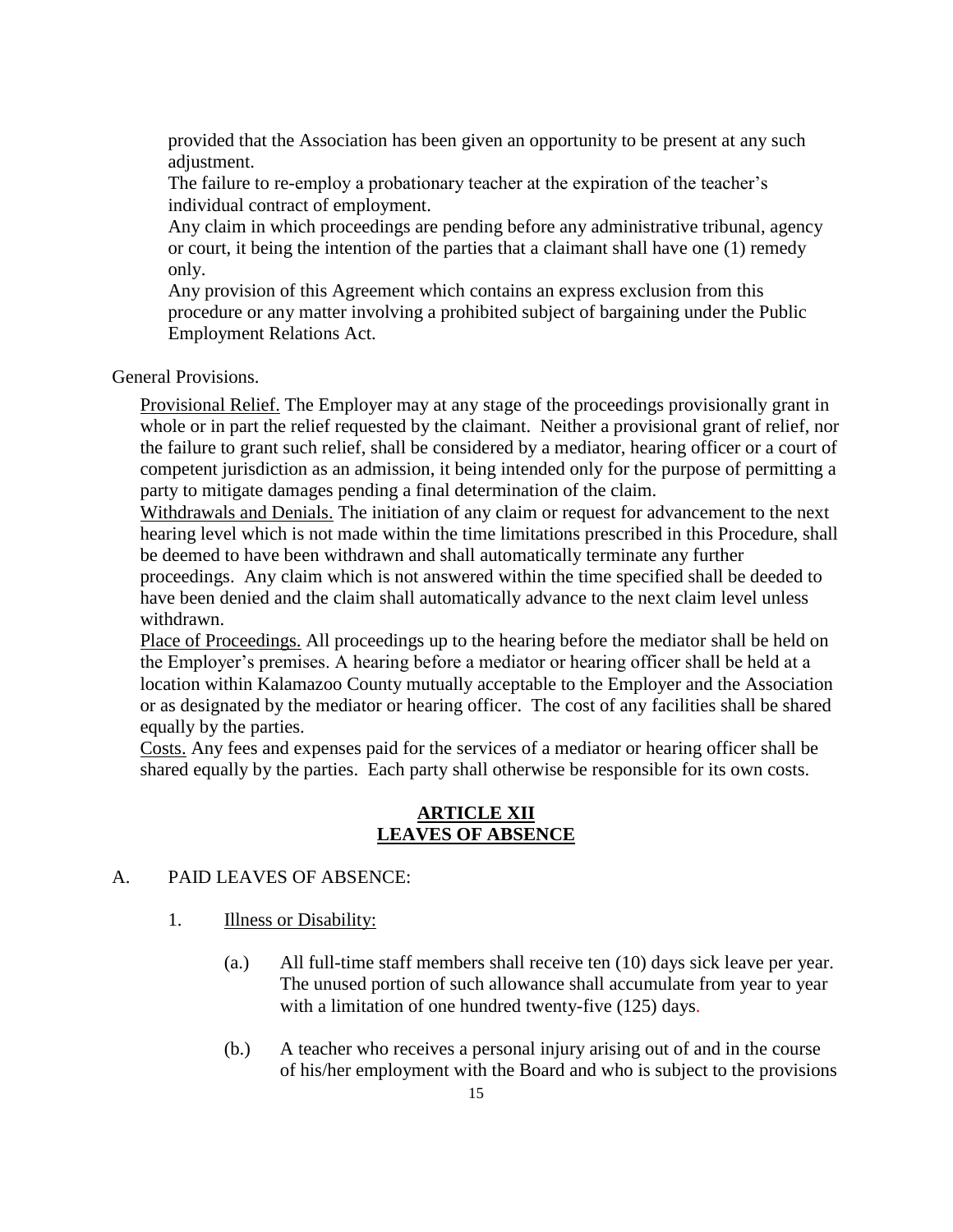of the Michigan Worker's Compensation Act at the time of such injury shall be paid compensation in the manner and to the extent provided in the Worker's Compensation Act. In the event the injury requires the teacher to be absent from work, the teacher may choose one of the following options:

(1.) Draw Worker's Compensation benefits, if permitted by law, with no deduction from accrued sick leave. The Board shall not be required to pay any portion of the teacher's salary for this time period.

#### OR

- (2.) Instead of option one (1) above, utilize sick leave days to the extent available, on a pro-rated basis, with such days to be deducted from accrued sick leave. To the extent sick leave is available, the teacher shall suffer no loss of salary, provided the teacher has the Worker's Compensation check mailed directly to the school.
- (c.) Absence due to sickness in the teacher's immediate family which reasonably required the presence of the teacher shall be deemed a legitimate use of sick leave. Immediate family shall include father, mother, spouse, children, brother, sister, mother-in-law, father-in-law, grandparents, and grandchildren. However, such leave shall not exceed ten (10) days per year, per immediate family member as defined above.
- (d.) Part-time teachers will receive above benefits on a prorated basis.
- (e.) In the event of absence of a teacher for illness in excess of three (3) working days in a period of thirty (30) days, the Board may require a statement from a physician.
- (f.) Sick leave shall be used for all medical, dental or other reasons for absence which involve the physical or mental health of the teacher. Personal business days shall not be used for such purpose.
- (g.) To receive sick leave payment for maternity purposes, the teacher must perform all duties until physically disabled and return to service as soon as physically able to perform all duties as certified by her physician.
- (h.) Teachers employed for the first time by the District and under contract for the school year shall accumulate sick leave days at the rate of one (1) per month during their first year.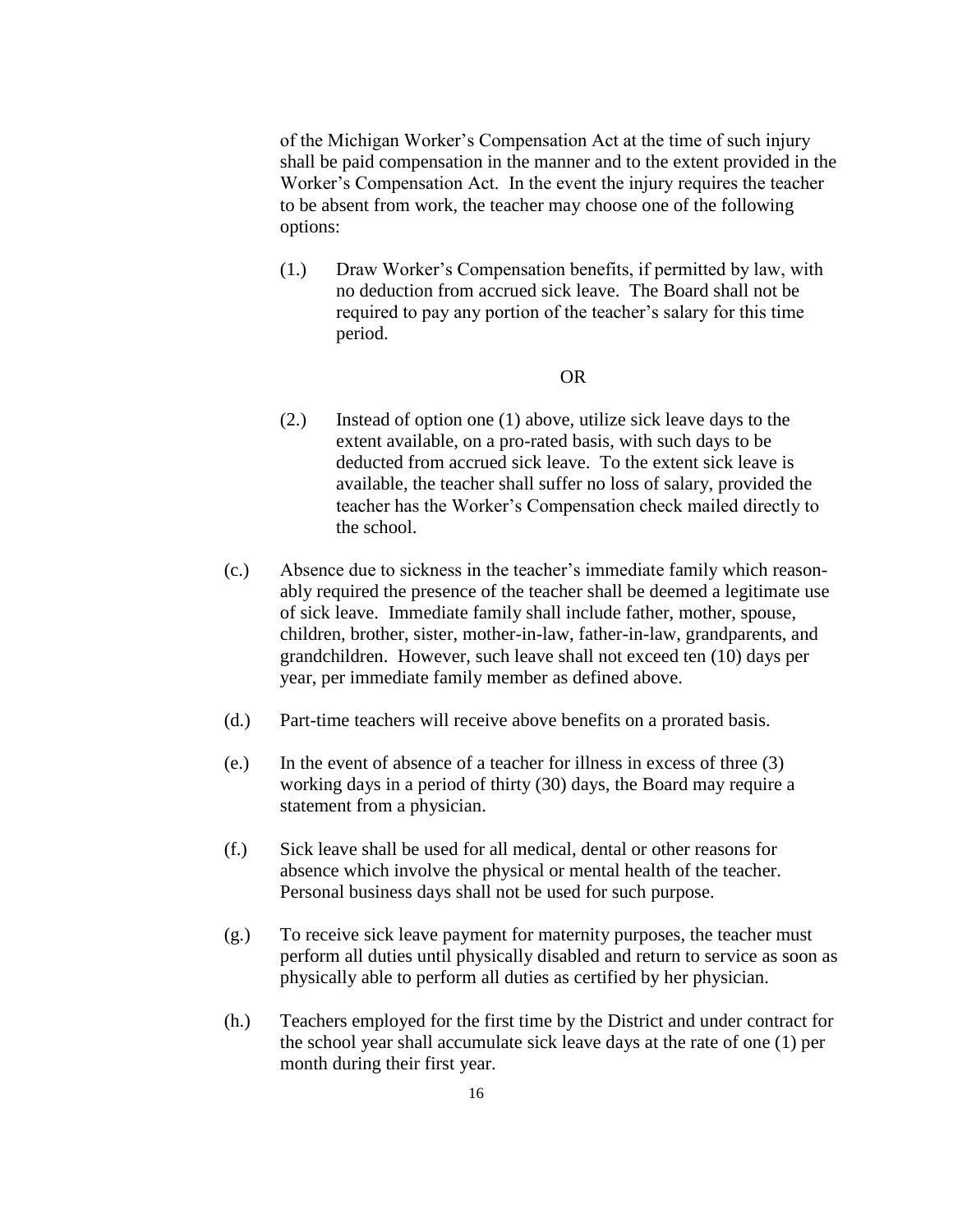#### 2. Sick Days Diminishing:

Any teacher who after being employed for a period of five (5) years or more with the District and has accumulated at least fifty (50) days of sick leave may submit to the Superintendent, at the end of the school year, but no later than May 30, a request to sell back to the District a maximum of twelve (12) days of the accumulated sick leave at the rate of one hundred dollars (\$100) per day.

#### 3. Funeral Days:

(a.) Teachers on a regular school year contract will be entitled to funeral leave as follows: Up to three (3) days leave for a death in their immediate family. Included are spouse, children, sibling(s), parents, grandparents, grandchildren, aunts, uncles, nieces, nephews, mother-in-law, father-inlaw, brothers or sisters-in-law, and children of the employee's spouse. Also, up to two (2) days leave for the death of the spouse's grandparents, his/her brothers-in-law or sisters-in-law, nieces and nephews will be granted. Employees are not expected to use more days than are necessary to meet their responsibilities or obligations.

Up to two additional days may be granted by the Superintendent in conjunction with the funeral days if, because of distance, extended travel is necessary or, because the personal relationship of the employee to the deceased requires additional time off.

An employee may request the use of a business day for the funeral of a friend or relative not covered by this policy.

Administration reserves the right to require verification of death of a relative and proof of relationship of such relative to the teacher. Failure to provide proof in a reasonable time will result in loss of pay of the days taken by the employee, as well as a written reprimand in the employee's personnel file.

#### 4. Personal Business:

(a.) The purpose of personal business leave is to relieve teachers of financial hardships in situations over which they have no control. Personal business means an activity that requires the teacher's presence during the school day and is of such a nature that it cannot be attended to at a time when school is not in session. Seeking employment or working for monetary gain at another job is specifically excluded as a reason for a personal business day.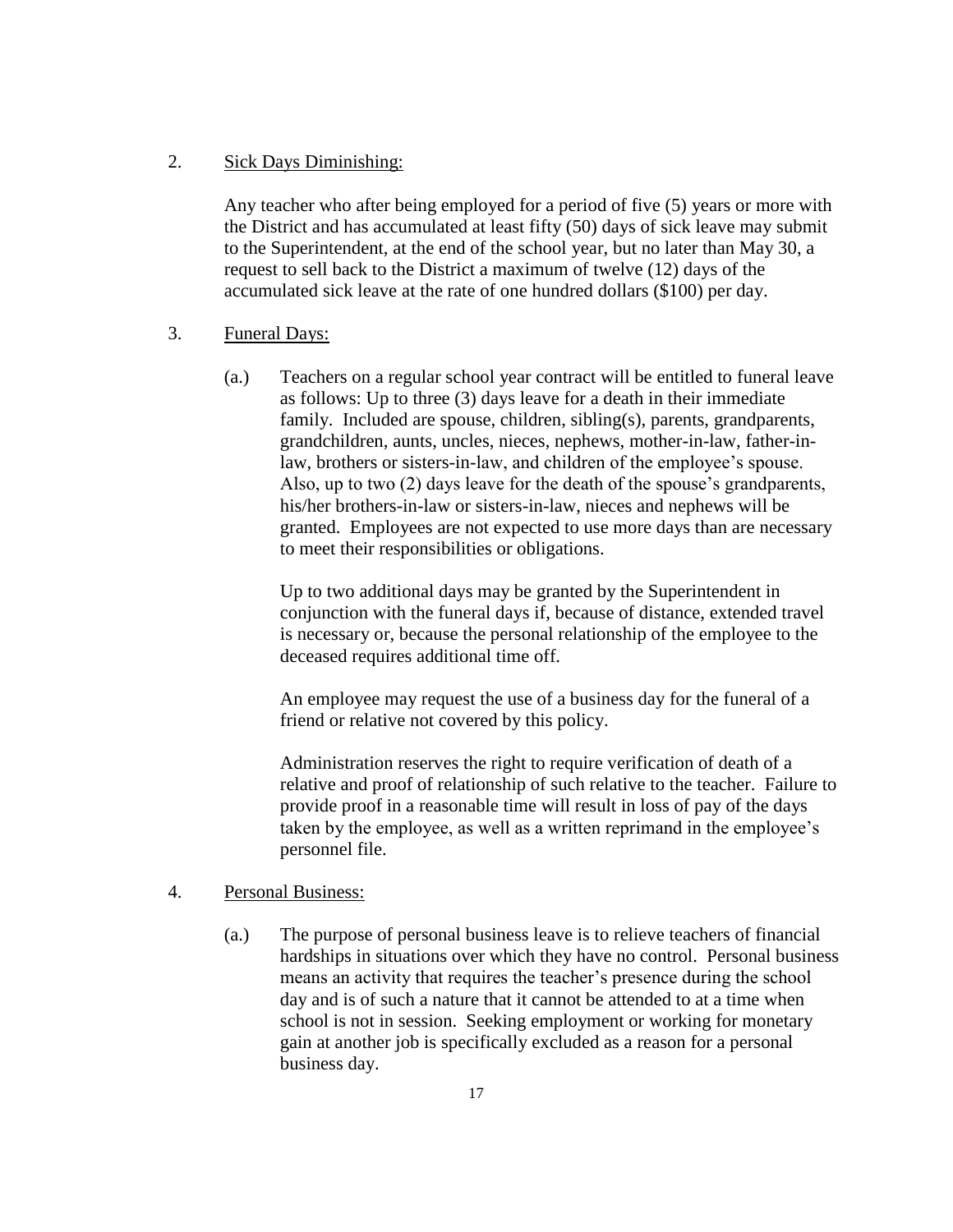- (b.) All full time, regularly employed teachers in the district shall be granted three (3) days of leave per year with pay, which shall be designated as personal leave, to transact personal business which is of urgent nature and cannot be transacted at another time, providing arrangements for such leaves and reasons thereof are made at least three (3) school days in advance with the building principal. The request needs to be signed by the requesting teacher, approving principal and the Superintendent.
- (c.) These rules may be by-passed in cases of emergency.

No more than two persons at any one time may be granted a personal day; in the event of an emergency, the Superintendent may approve a request.

In the event personal leave days are not utilized by the teacher, these days shall be added to the teacher's sick leave bank for that school year. A personal day shall not be granted the day before or the day after any school vacation or legal holiday,except in the case of an emergency. The teacher must request the exception from the Superintendent in writing. The personal leave days will require the approval of the building principal and Superintendent. The decision to approve or deny any such request rests solely with the Superintendent and is not subject to the grievance procedure.

#### 5. Leave Administration:

The leave provisions herein set forth shall be administered in accordance with the following guideline, namely:

(a.) Leave shall be allocated in one (1) day increments, shall be charged against duty days only and shall cease to accumulate during such periods as the teacher is on a leave of absence, laid-off or otherwise not regularly providing services to the District.

#### B. UNPAID LEAVES OF ABSENCES:

A teacher on an unpaid leave will submit in writing, to the office of the Superintendent, a letter stating their interest and ability to return to work by April 15th of the school year (if the intent is to return to work for the beginning of a new school year, August).

Notwithstanding a request to extend an unpaid leave of absence, a teacher not notifying the district of their intent to return to work the following school year by April 15th, will have their name removed from the seniority list at the end of that workday.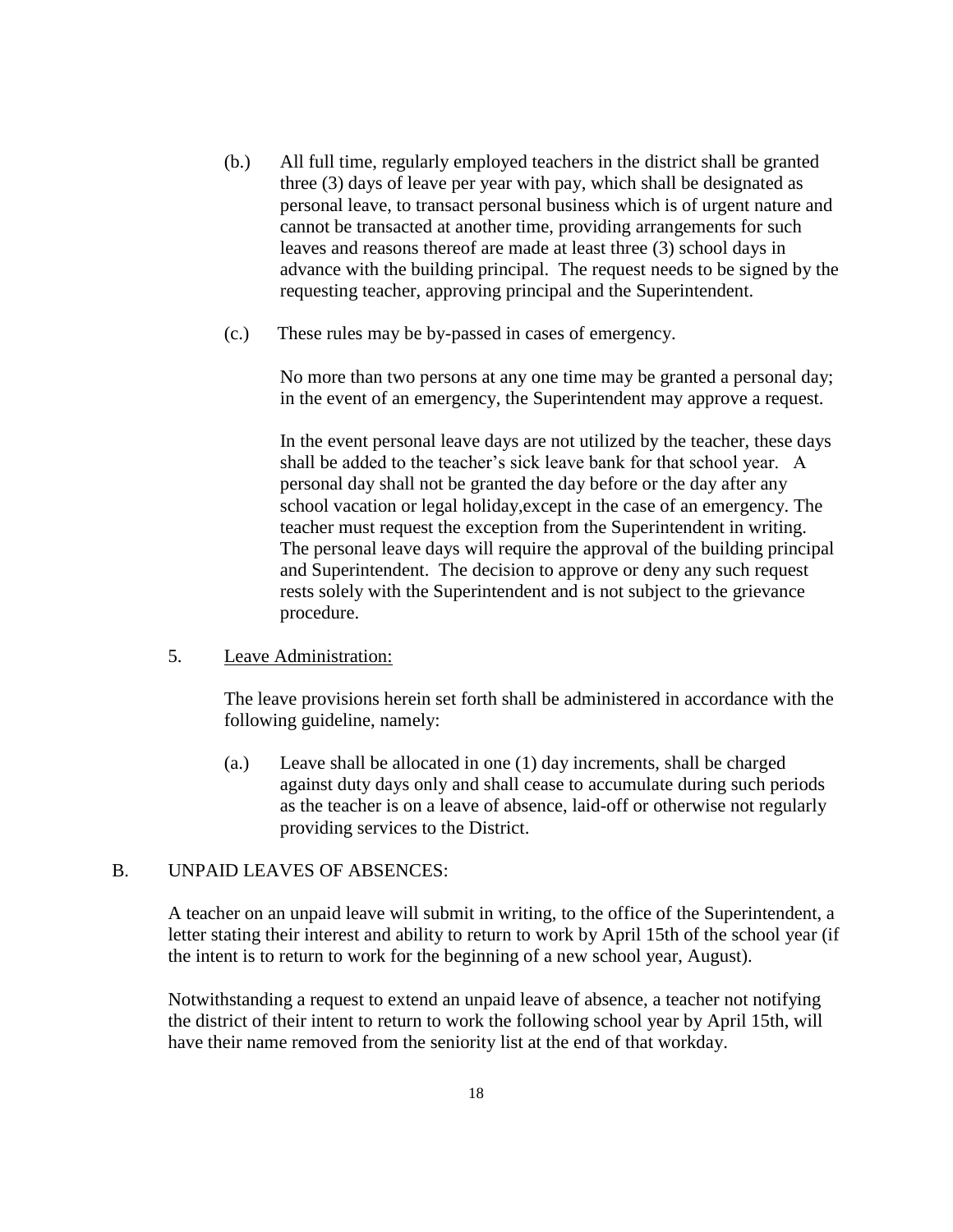In the event the teacher plans to return to the beginning of the second semester or third trimester, having been out the previous semester or trimester, a letter must be directed to the office of the Superintendent at least thirty (30) days prior to the end of the first semester or second trimester of their intent on returning to work.

1. Unpaid Educational Leave:

An unpaid leave of absence may be granted to the teacher for the purpose of professional growth through further education, travel, or public service. If an unpaid educational leave is granted by the Board, the leave will be taken in accordance with the following guidelines, namely:

- (a.) The teacher shall have been continuously employed by the Board for not less than seven (7) full school years, and shall not have taken a leave of absence under this provision, or an equivalent provision, within five (5) years preceding the application.
- (b.) A written application bearing the endorsement and approval of the Superintendent and the Principal shall be filed with the Board no later than April 15 and shall contain at least the following information:
	- (1.) A description of the nature of the educational improvement contemplated.
	- (2.) A description of the expected benefits to be derived by the School District, and
	- (3.) The desired time for the commencement and termination of the leave.
- (c.) The leave of absence shall not exceed one (1) year, provided that a leave may be extended by the Board upon prior written application from the teacher. The Board may further restrict the total number of teachers on an educational leave of absence at any one time to not more than one (1) teacher from each building but not to exceed a total of four (4) teachers at any one time from the entire staff. The Board shall have the right to deny or to delay the commencement of the leave if the absence of the teacher has assumed a professional responsibility or if a qualified replacement cannot reasonably be found to fill the vacancy that would be created by the absence of the applicant during the period requested. A leave of absence shall not be terminated early without the prior approval of the Board.
- (d.) A teacher shall be credited with time on a leave of absence for purposes of advancement on the salary schedule.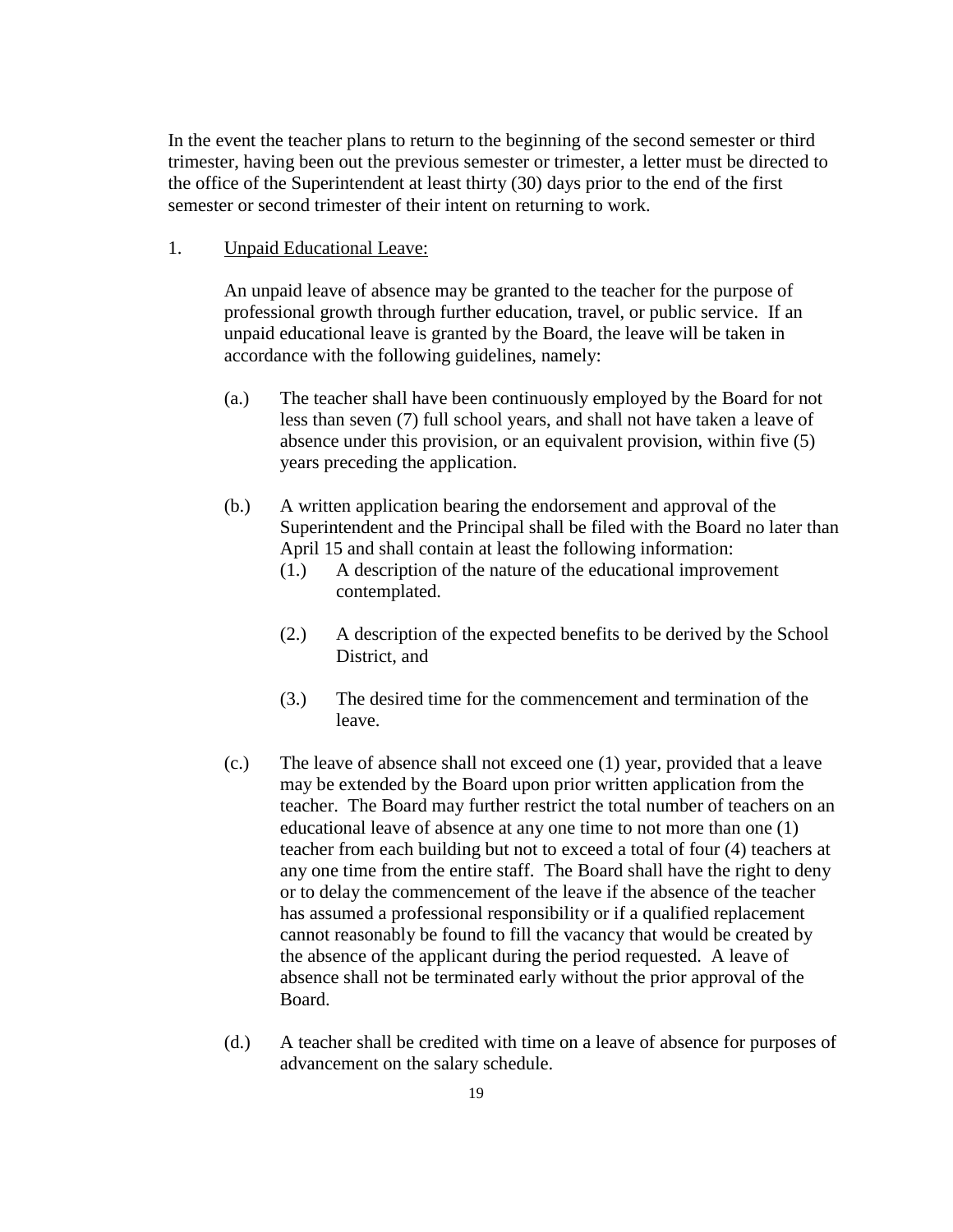(e.) A teacher completing more than one-half of the school year will advance to the next step on the salary schedule. Those teachers who do not work at least one-half of a school year will not advance on the salary schedule for the following school year.

#### 2**.** Unpaid Leaves of Absence for Extended Illness, Disability, and/or Maternity/ Paternity Leave

An unpaid leave of absence may be granted to a teacher for an illness, injury, or maternity/paternity leave of up to a full school year of absence. Such leaves shall be granted in accordance with the following guidelines, namely:

- (a.) Where appropriate, a written application shall be submitted within three (3) months after pregnancy has been determined or as soon as practical in the case of illness or injury.
- (b.) The leave shall commence at such time as shall be mutually agreed upon by the Board and the teacher. Except as otherwise agreed, the leave shall terminate only at the beginning of a semester or trimester. The leave period shall not exceed one (1) year, except as the Board may extend the leave period upon the prior written application of the teacher.
- (c.) A teacher shall not be credited with time on a leave of absence for purpose of advancement on the salary schedule.
- 3. Retirement-Accumulated Sick Leave Days

Teachers who (1) retire through MPSERS after fifteen (15) or more years of service with the Covert Public Schools, and (2) give notice of their retirement on or before May 30 of the current school year, shall receive \$105.00 for each day of their accumulated sick leave up to \$11,000.00.

4. Education Advancement - Incentive Plan

Any teacher who has been employed as a teacher for a period of five (5) years with the Covert Public Schools and wishes to continue their education beyond a B.A. plus 18 hours required by law stipulation, will be reimbursed by the school district for the graduate courses completed according to the following provisions:

(a.) To qualify for this section, the course of study selected by the teacher must be in a field of education or subject area directly related to the instruction of students in the Covert Public Schools. The school district by example, but not limitation, will not reimburse tuition costs in such fields as school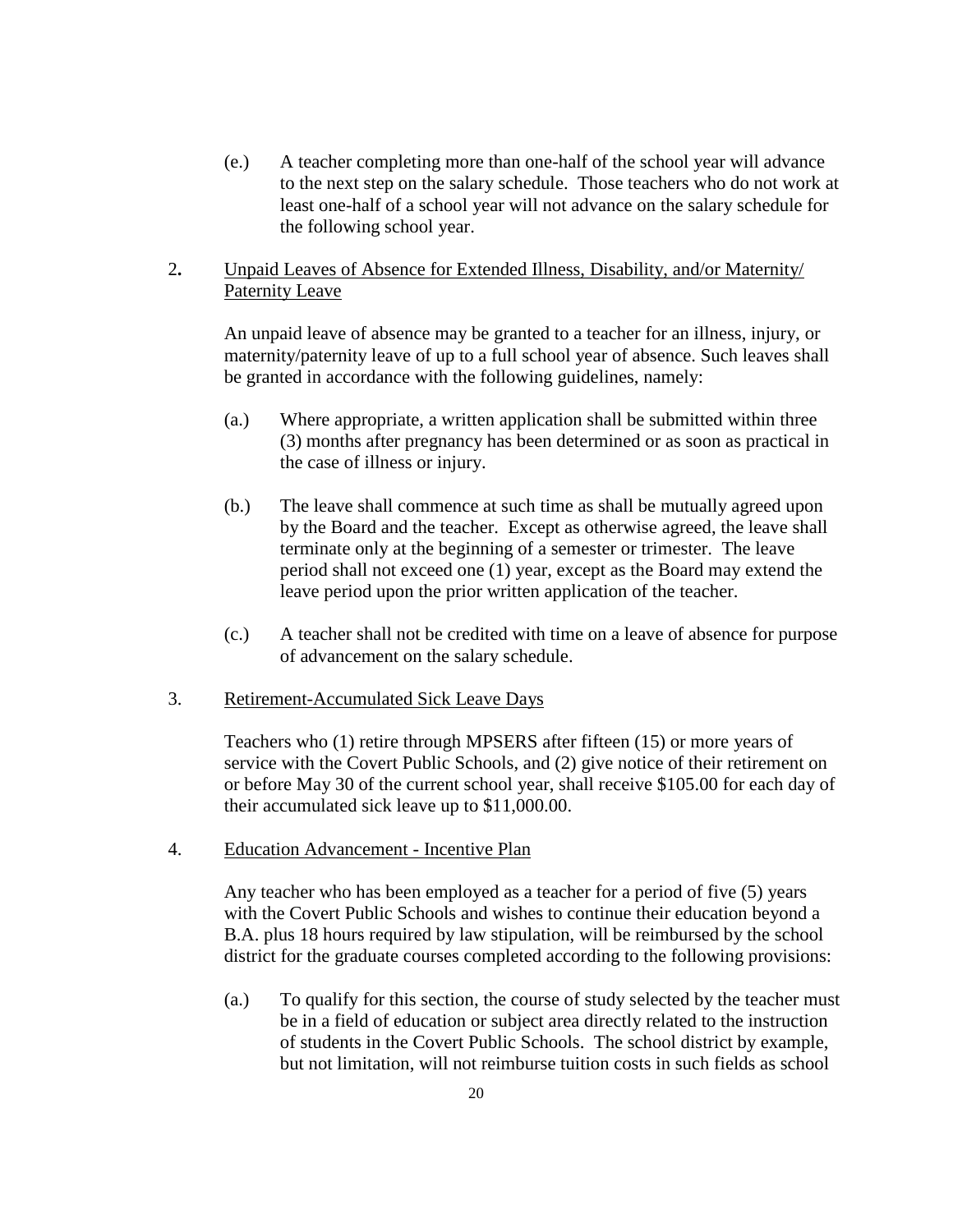administration, engineering, theology, public administration, or health care. In addition, to be reimbursed, courses must be taken at a state accredited teacher preparation college or university.

- (b.) The district will pay up to a total of twelve (12) graduate credit hours only on the first (1st) Master's Degree Program.
- (c.) The graduate course completed must be in a master's degree program, and certified by the university in writing to the Office of the Superintendent.
- (d.) The graduate course must be completed and proof of satisfactory completion submitted to the Office of the Superintendent prior to September 15th of each year to be compensated for that school year.
- (e.) The amount of money paid for the graduate course will be based on the average charged by Michigan State University and Western Michigan University. The averages for tuition will be computed and reimbursed at the appropriate rate.
- (f.) Any courses studied by a teacher under a grant program, where tuition has been provided, will not be reimbursed by the Covert School District.

#### 5. Sick Leave Bank:

Sick Leave-Shared Usage: Those persons who have verifiable, serious illness and/ or injury, and no longer have any sick leave available to them, may, at the discretion of fellow members of the bargaining unit, receive "a gift" of sick days from one or more members. This may only take place when requested in writing by the employee, recommended by the Association and approved by the Superintendent or his/her designee. Giving employees must have at least fifty (50) days accumulated and may not give more than 10% of their bank. Total days given may not exceed thirty (30) per year. When a staff member gives days, such days will be subtracted from that employee's sick days and added to the sick/injured employee's bank. Any unused days at the end of the illness/injury period will be returned to the giving employees proportionately. However, if the total return per employee results in a fractional portion, the fractional days will remain with the sick/injured employee. Employees who "give" in a particular year would not be eligible to sell days that year.

#### C. Family and Medical Leave Act (FMLA):

The District recognizes that the provision of the Family and Medical Leave Act are available to eligible employees. The parties agree that any FMLA leave will be taken concurrently with any other leave such employees have available.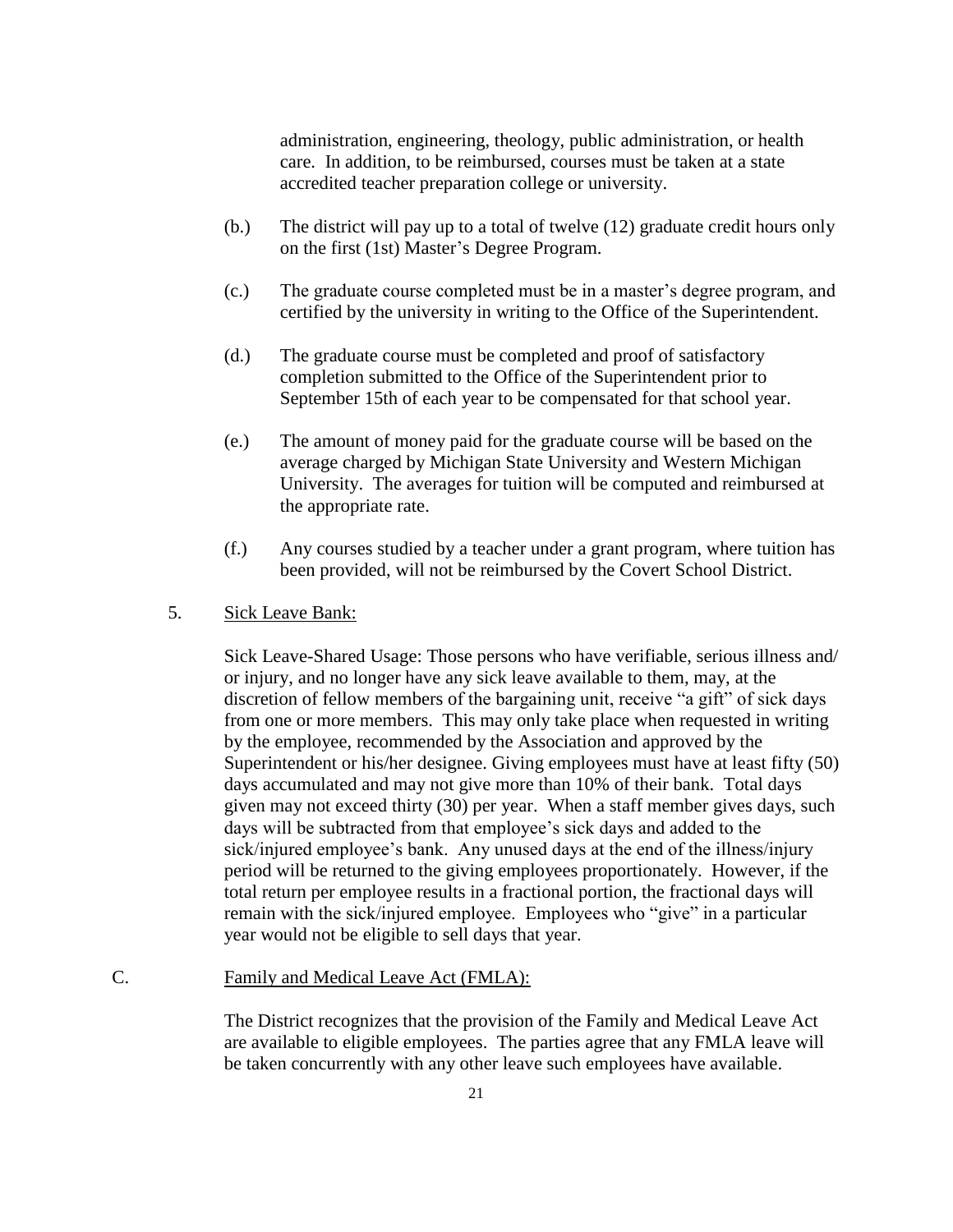#### **ARTICLE XIII PROFESSIONAL COMPENSATION**

#### A. WAGES:

Each teacher shall be entitled to receive wages herein set forth:

1. Regular Compensation:

The district will notify teachers prior to August 1 in those years when there is a need to have twenty-seven (27) pay periods. The basic compensation of each teacher shall be as set forth on Schedule A.

(a.) Professional Experience:

The Board shall place all new professional employees on such steps as indicated by reason of education and experience.

- (b.) Academic or certification advancement on the salary schedule shall be made as follows:
	- (1.) Teachers with at least a Master's Degree shall be paid according to their placement on the Masters column on the salary schedule.
	- (2.) All teachers earning a Master's degree shall be placed on the Masters column of the schedule on the beginning of the semester or trimester (of Covert Public Schools) following the receipt of said degree, provided that the teacher(s) shall submit proof of such advancement not later than thirty (30) days after the beginning of such school semester or trimester.
	- (3.) To be eligible for placement on the  $MA + 15$  Salary Schedule, a teacher must complete at least fifteen semester hours beyond an earned master's degree. Undergraduate courses shall not count for placement on the MA + 15 Salary Schedule unless it would directly benefit the educational program, is in the teacher's subject area of assignment, and is approved by the Superintendent in advance.
- (c.) Salary Steps:

A teacher shall automatically advance to the next salary step at the beginning of each school year unless the teacher shall have received a definite written statement of unsatisfactory service and the recommendation of the Administration of no advancement on the salary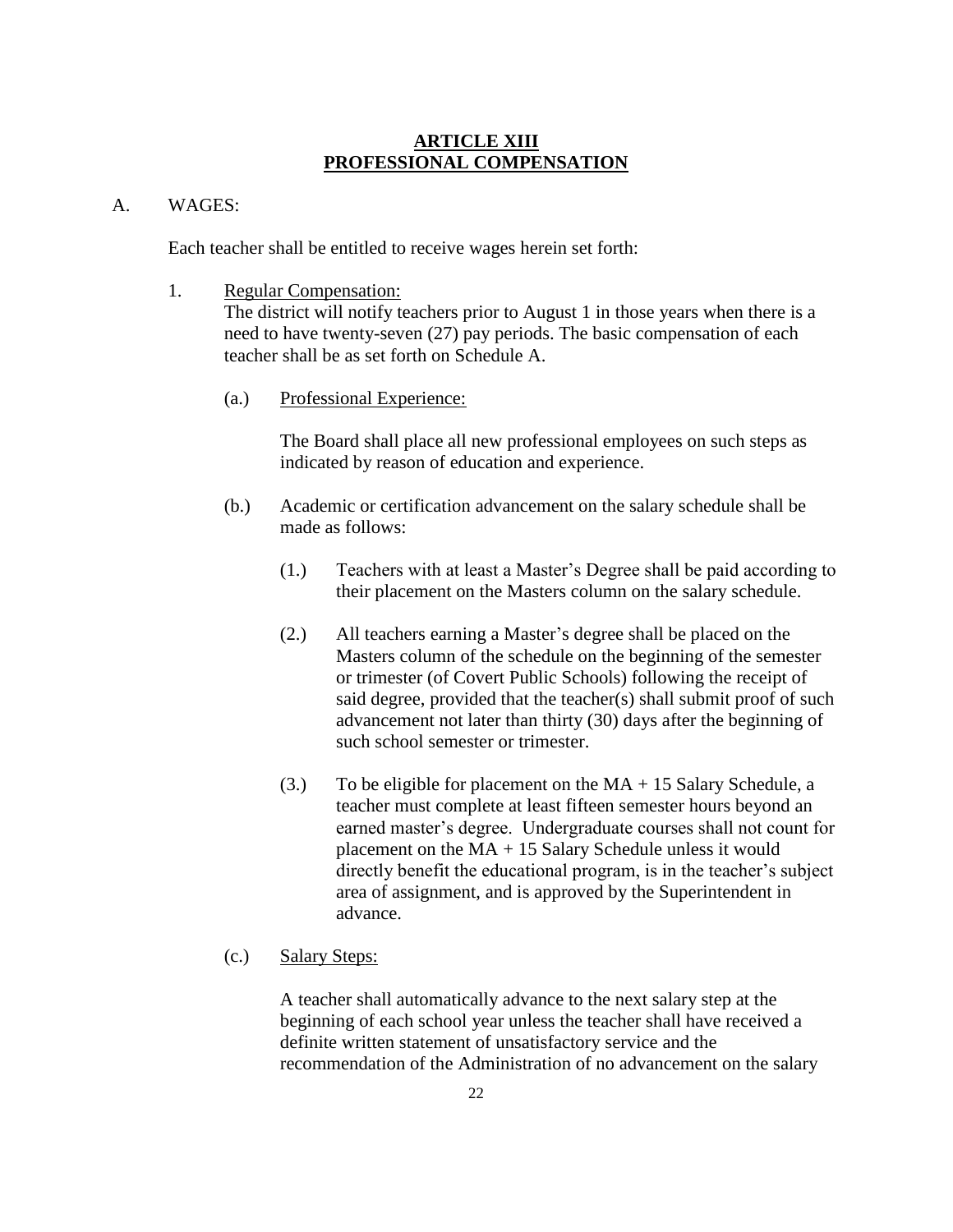schedule. In such event, the teacher shall have the right to a private or public hearing before the Board, if requested within fifteen (15) days after receipt of such notice. For the purpose of this provision, unsatisfactory service shall include the failure of a teacher to maintain the minimum professional standards herein set forth or the material breach of the teacher of the individual contract of employment or the provisions of this Collective Bargaining Agreement. A non-certified teacher shall remain at step 0 of the salary schedule.

(d.) Each teacher will be paid on the basis of twenty-six (26) equal installments per year, unless the teacher elects, at the beginning of each school year, to receive his pay in bi weekly installments beginning with the first pay period of the school year, and ending with the pay period in which the last day of the school year falls.

#### B. STUDENT ACTIVITIES:

Student duty assignments described on Schedule B shall be compensated as therein provided.

#### C. INSURANCE:

All medical and other insurance shall be provided on the terms and conditions set forth on Schedule C.

#### D. DEDUCTIONS:

The Board shall make up to four (4) payroll deductions upon written authorization by the teacher for the following:

- 1. United Way
- 2. United Federal Credit Union
- 3. IDS Annuities
- 4. MEFSA Annuities
- 5. Berrien County Teachers Credit Union
- 6. Pension Design Annuities
- 7. Other deductions approved by the Board

Teachers who are currently involved in payroll deduction programs as of September 1, 1980, which are not listed above, shall be allowed to have such deductions continue.

The Board may assess and deduct a service fee of \$5.00 from a teacher's paycheck for each processing of garnishments and other court assessed deductions involving said teacher(s).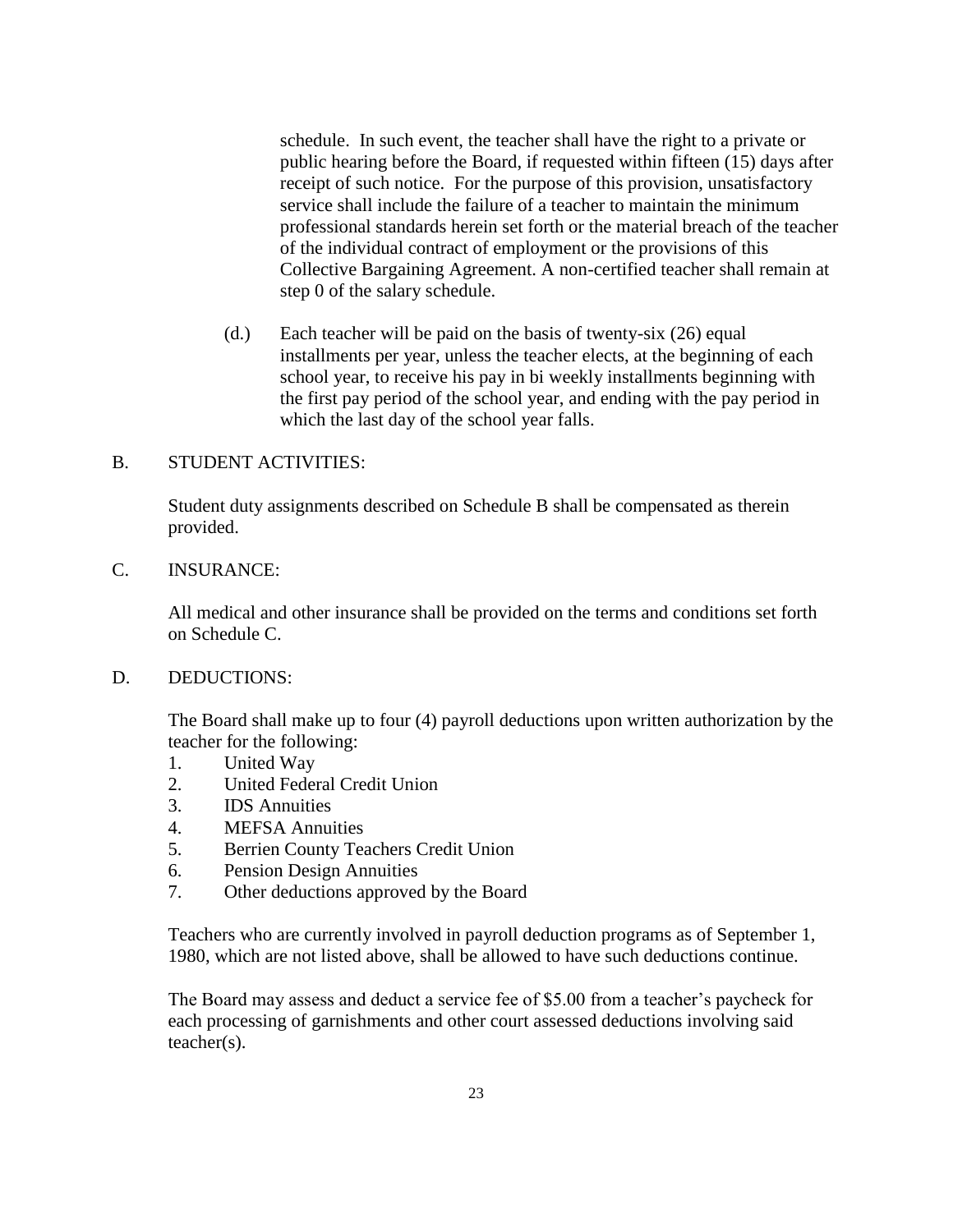#### **ARTICLE XIV DRUG-FREE WORKPLACE**

- A. Employees shall not possess, sell or take part in the distribution of intoxicants or illegal drugs during a work period, or activity.
- B. By written agreement of the School District, Association and involved employee, a disciplinary sanction imposed under this Agreement may be suspended, held in abeyance, reduced, rescinded and/or waived where the employee successfully participates in an Employee Assistance and/or Rehabilitation Program. As a condition of participation in such programs, the involved employee shall provide all consent and authorization necessary for the district to have access to information pertaining to the employee's progress, interment, and prognosis for return to work.

#### **ARTICLE XV CONTINUITY OF OPERATION**

The Association and the Board subscribe to the principle that differences shall be resolved by peaceful and appropriate means without interruption of the school program. The Association, therefore, agrees that its officers, representatives and members shall not authorize, instigate, cause, aid, encourage, ratify or condone, nor shall any teacher take part in any strike, slowdown or stoppage of work, or other interruption of activities in the school system. Failure or refusal on the part of any teacher to comply with the provisions of this Article may be subject to disciplinary action up to and including dismissal.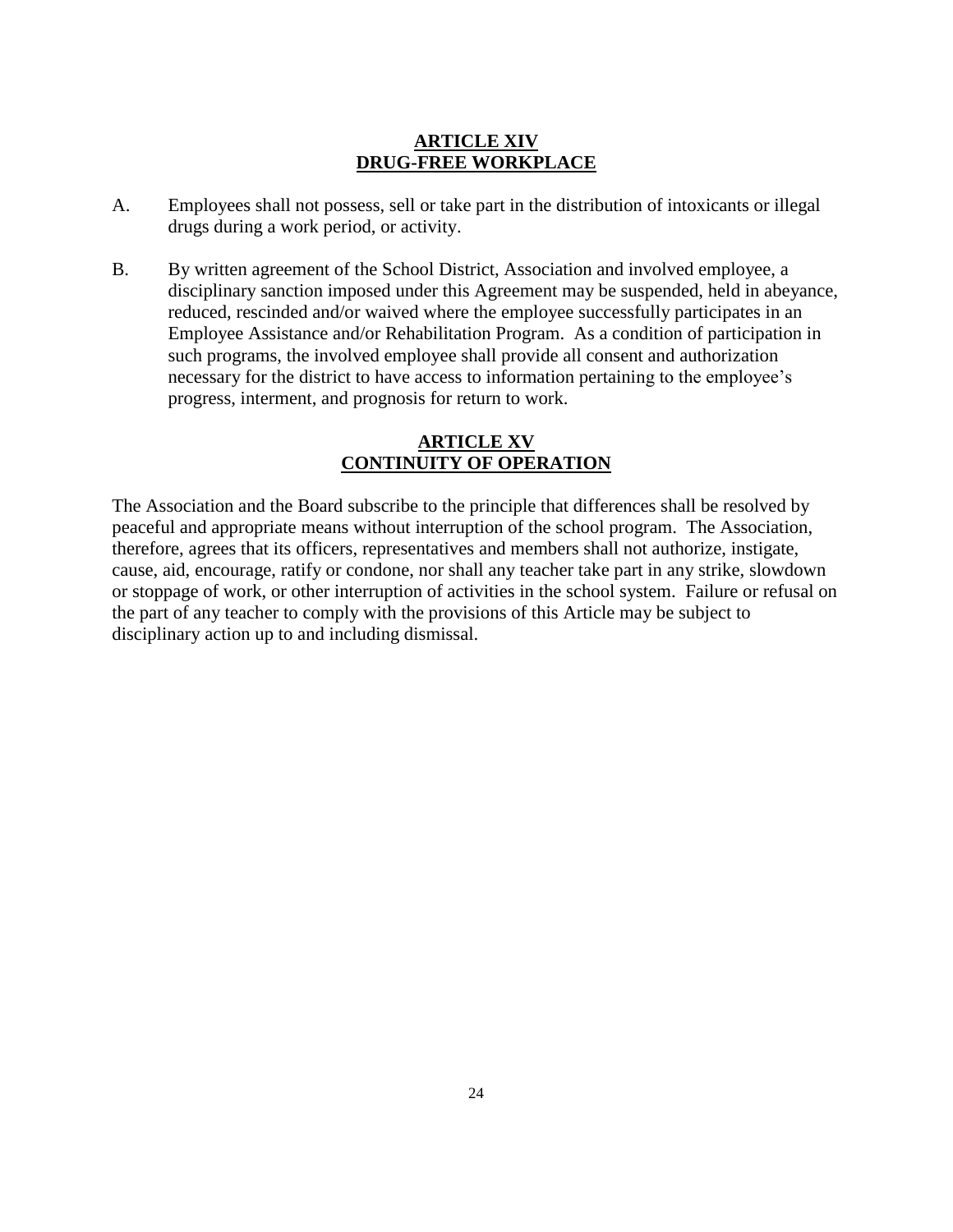#### **ARTICLE XVI DURATION OF AGREEMENT**

This Agreement constitutes the sole and entire existing Agreement between the parties and supersedes all prior practices, whether oral or written and expresses all obligations of, and restrictions imposed upon, the Board and the Association. This Agreement is subject to amendment, alteration or additions, only by subsequent written agreement between, and executed by the Board and the Association. The waiver of any breach, term or condition of the Agreement by either party shall not constitute a precedent in the future enforcement of all its terms and conditions.

All articles of the Agreement shall be effective from the date of ratification through June 30, 2024.

In Witness Whereof, the parties have executed this Agreement by their duly authorized representative the day and year first written above.

| President of the Board            | (Date) | <b>CEA</b> President                    | (Date) |
|-----------------------------------|--------|-----------------------------------------|--------|
| By: Secretary of the Board (Date) | (Date) | By: CEA Negotiations Chairperson (Date) |        |
| By: $\overline{\phantom{a}}$      |        |                                         |        |
| Board Chief Negotiator (Date)     |        | <b>VBCEA Representative</b>             | (Date) |
| <b>Team Member</b>                | (Date) | By: Team Member (D                      | (Date) |
| <b>Team Member</b>                | (Date) | <b>Team Member</b>                      | (Date) |
| Superintendent                    | (Date) | <b>Team Member</b>                      | (Date) |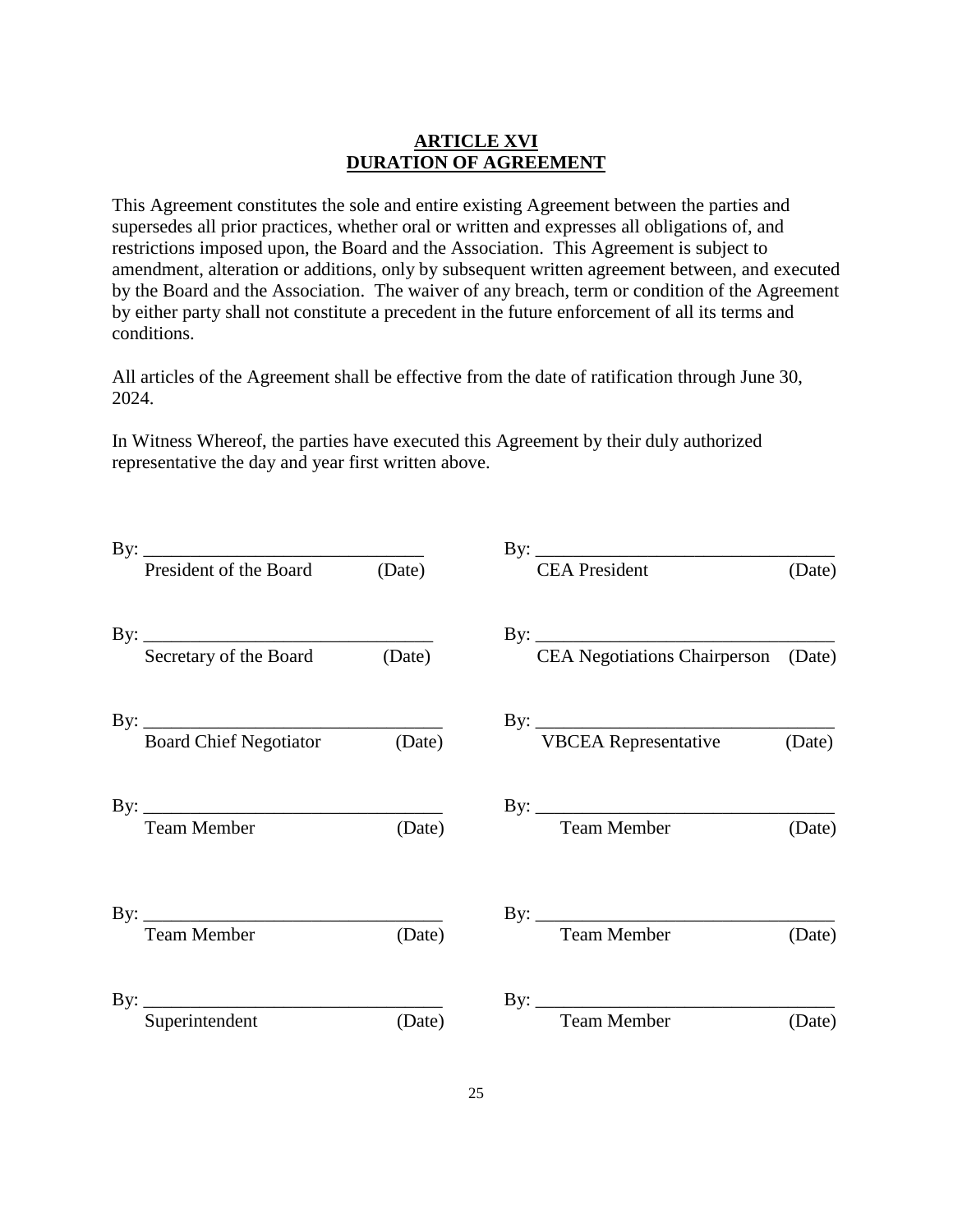# **COVERT EDUCATION ASSOCIATION 2021-2022**

# **SCHEDULE A (Steps 0-12 @ 2%, Steps 13+ @ 3%)**

# **BASIC COMPENSATION**

| <b>STEP</b>    | BA       | MA       | $MA+15$  |
|----------------|----------|----------|----------|
| 0              | \$42,786 | \$48,079 | \$50,482 |
| $\mathbf 1$    | \$44,630 | \$50,173 | \$52,678 |
| $\overline{2}$ | \$46,478 | \$52,262 | \$54,876 |
| 3              | \$48,328 | \$54,352 | \$57,070 |
| 4              | \$50,170 | \$56,448 | \$59,264 |
| 5              | \$52,019 | \$58,531 | \$61,457 |
| 6              | \$53,862 | \$60,621 | \$63,649 |
| 7              | \$55,709 | \$62,716 | \$65,849 |
| 8              | \$57,758 | \$64,804 | \$68,036 |
| 9              | \$59,401 | \$66,895 | \$70,243 |
| 10             | \$61,244 | \$68,981 | \$72,441 |
| 11             | \$63,097 | \$71,085 | \$74,640 |
| 12             | \$64,939 | \$73,170 | \$76,828 |
| 13             | \$66,926 | \$75,237 | \$78,933 |

In addition, a lump sum stipend of \$500 will be issued to each teacher one time during the 2021-2022 school year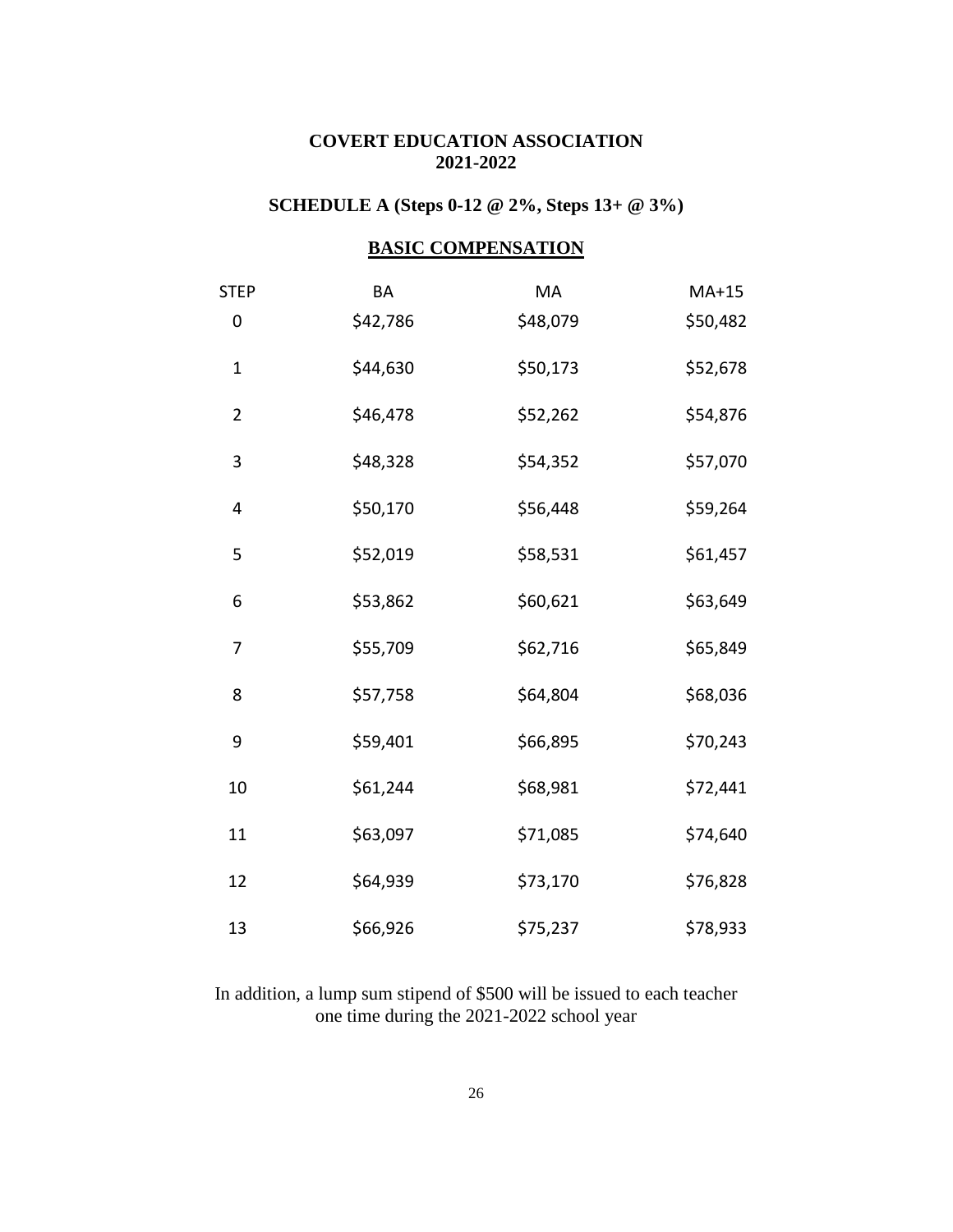#### **COVERT EDUCATION ASSOCIATION 2022-2023**

# **SCHEDULE A (Steps 0-12 @ 2%, Step 13+ @ 2%)**

# **BASIC COMPENSATION**

| <b>STEP</b><br>0 | BA<br>\$43,642 | MA<br>\$49,040 | $MA+15$<br>\$51,491 |
|------------------|----------------|----------------|---------------------|
| $\mathbf{1}$     | \$45,523       | \$51,176       | \$53,731            |
| $\overline{2}$   | \$47,408       | \$53,307       | \$55,974            |
| 3                | \$49,294       | \$55,439       | \$58,211            |
| 4                | \$51,173       | \$57,577       | \$60,449            |
| 5                | \$53,059       | \$59,701       | \$62,686            |
| 6                | \$54,939       | \$61,833       | \$64,922            |
| 7                | \$56,824       | \$63,970       | \$67,166            |
| 8                | \$58,913       | \$66,100       | \$69,397            |
| 9                | \$60,589       | \$68,233       | \$71,648            |
| 10               | \$62,469       | \$70,360       | \$73,890            |
| 11               | \$64,359       | \$72,507       | \$76,132            |
| 12               | \$66,238       | \$74,633       | \$78,365            |
| 13               | \$68,265       | \$76,742       | \$80,512            |

In addition, a lump sum stipend of \$500 will be issued to each teacher one time during the 2022-2023 school year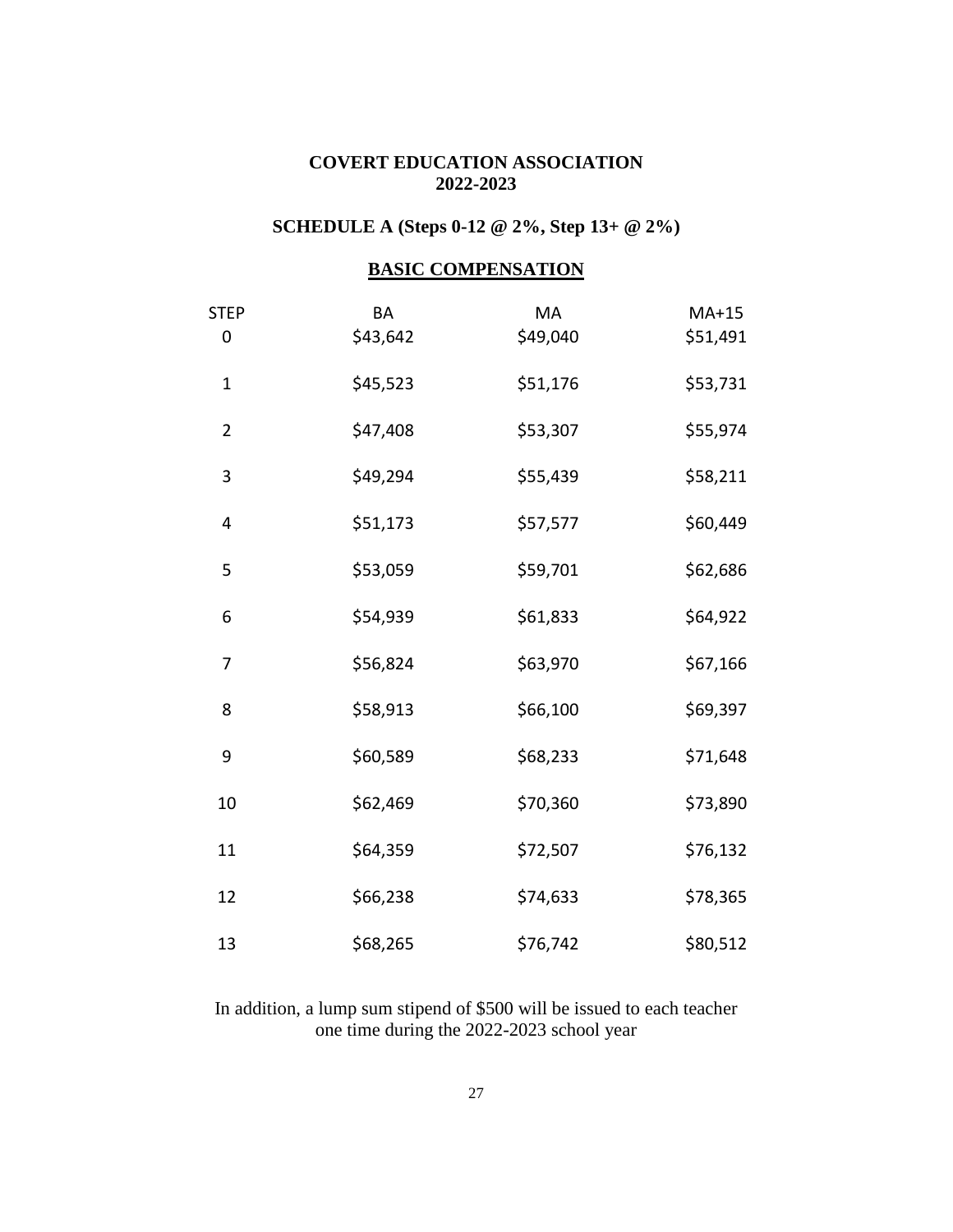### **COVERT EDUCATION ASSOCIATION 2023-2024**

# **SCHEDULE A (Steps 0-12 @ 1%, Steps 13+ @ 2%)**

#### **BASIC COMPENSATION**

| <b>STEP</b><br>0 | BA<br>\$44,078 | MA<br>\$49,531 | $MA+15$<br>\$52,006 |
|------------------|----------------|----------------|---------------------|
| $\mathbf 1$      | \$45,978       | \$51,688       | \$54,269            |
| $\overline{2}$   | \$47,882       | \$53,840       | \$56,533            |
| 3                | \$49,787       | \$55,993       | \$58,794            |
| 4                | \$51,685       | \$58,153       | \$61,054            |
| 5                | \$53,590       | \$60,298       | \$63,313            |
| 6                | \$55,489       | \$62,451       | \$65,571            |
| 7                | \$57,392       | \$64,610       | \$67,838            |
| 8                | \$59,502       | \$66,761       | \$70,091            |
| 9                | \$61,195       | \$68,915       | \$72,365            |
| 10               | \$63,093       | \$71,064       | \$74,629            |
| 11               | \$65,003       | \$73,232       | \$76,894            |
| 12               | \$66,900       | \$75,379       | \$79,149            |
| 13               | \$69,630       | \$78,277       | \$82,122            |

In addition, a lump sum stipend of \$500 will be issued to each teacher one time during the 2023-2024 school year

#### SCHEDULE A (Continued)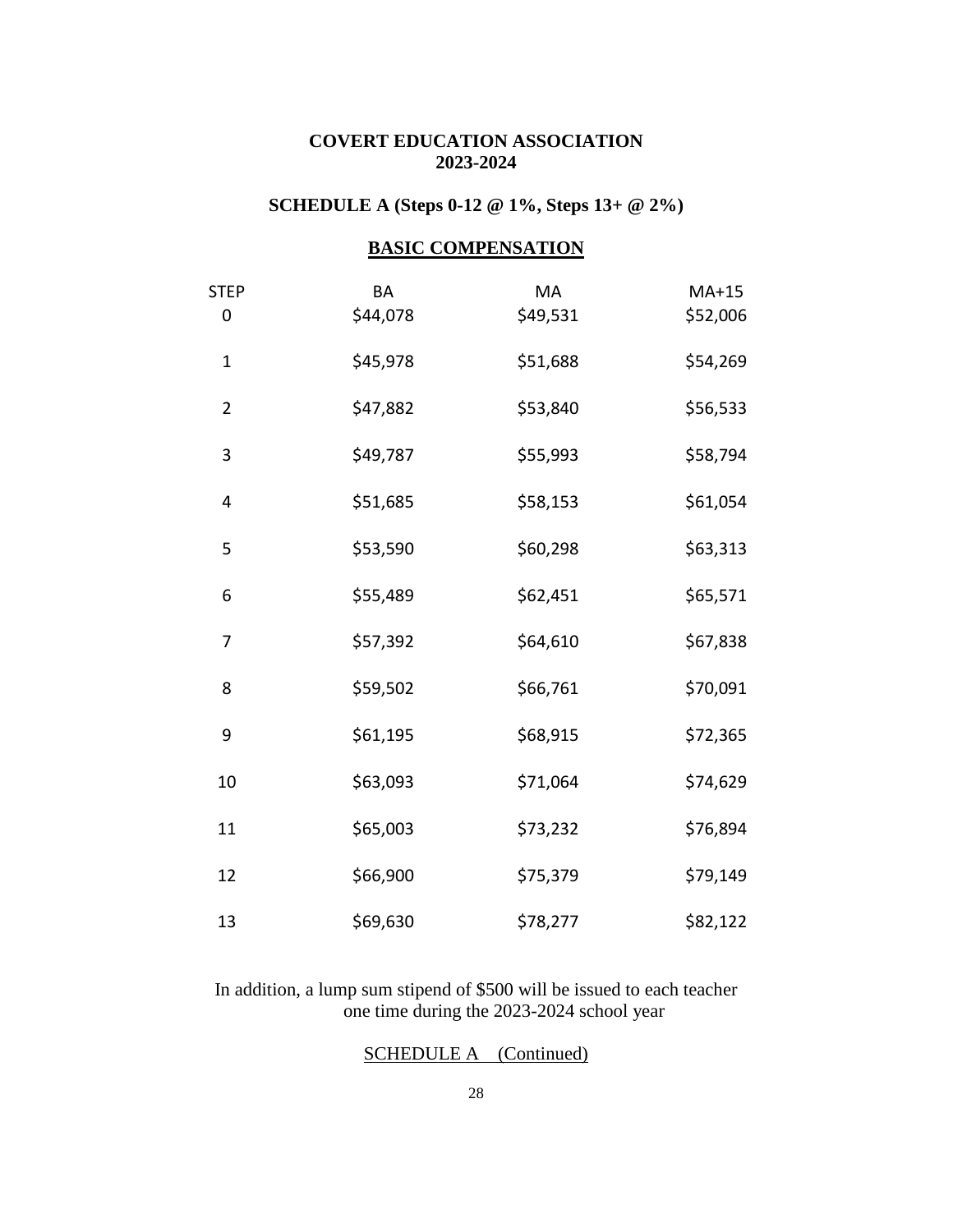#### A. LONGEVITY:

- 1. Teachers who have completed five (5) years on the maximum level of the appropriate salary schedule will receive one-thousand (\$1,000.00).
- 2. Teachers who have competed ten (10) years on the maximum level of the appropriate salary schedule will receive one-thousand-three-hundred (\$1,300.00).

#### B. HOURLY AND EXTRA COMPENSATION:

- 1. If an elementary or secondary teacher shall not receive the planning time specified in the master agreement, the teacher shall receive for each hour of planning time not received the sum of \$27.00.
- 2. A teacher who agrees to instruct, during the regular instructional day, an additional class, shall receive a flat rate of \$35/hour.
- 3. 21-22 22-23 23-24 Special work Assignments (Hourly Rate):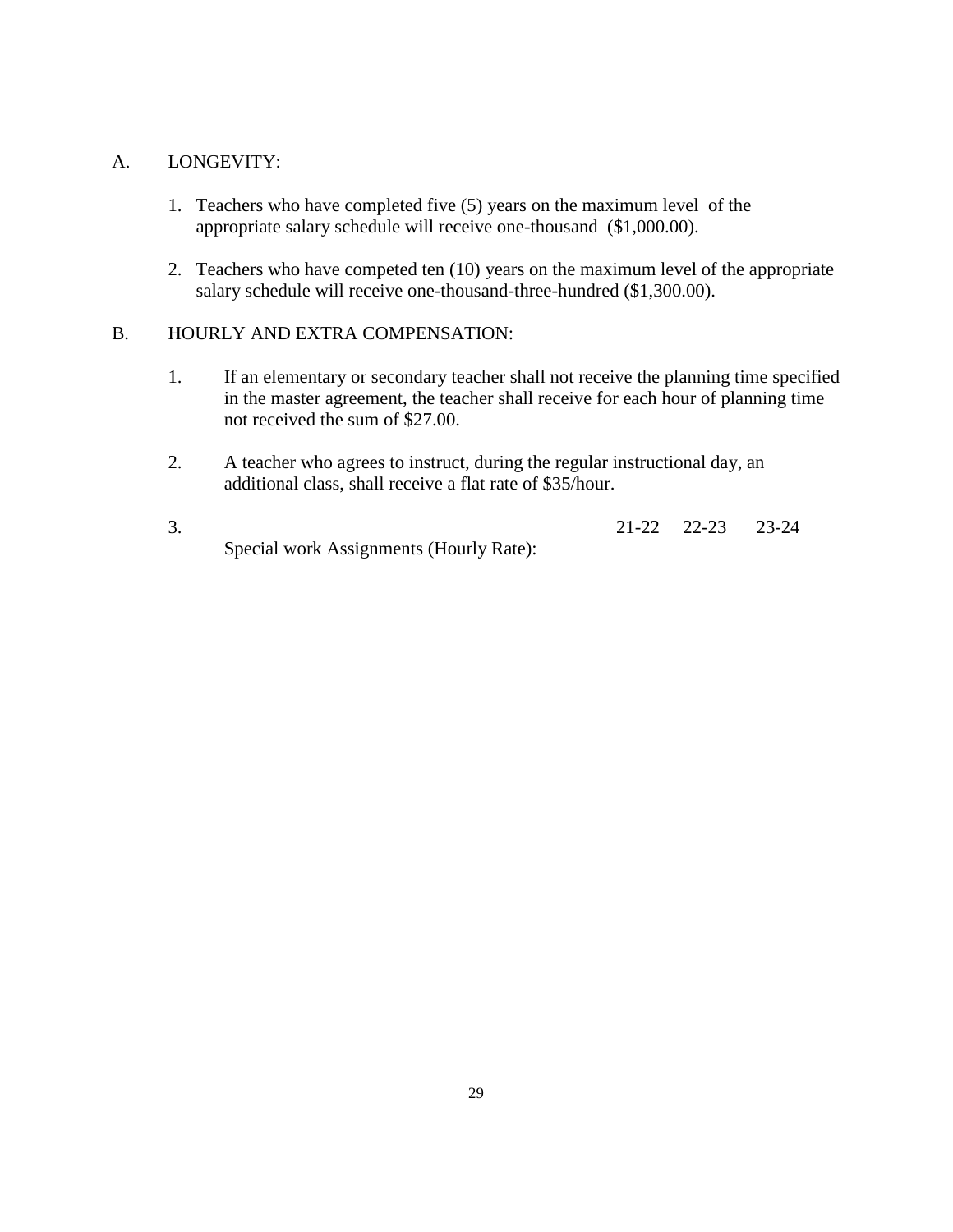| Summer Curriculum work without students | 27.00 | 27.00             | 27.00 |
|-----------------------------------------|-------|-------------------|-------|
| Summer School - working with children   | 27.00 | 27.00             | 27.00 |
| (at a ratio of no fewer than $10-1$ )   |       |                   |       |
| Band instruction-summer-with children   |       | 27.00 27.00 27.00 |       |
| $(at a ratio of at least 10-1)$         |       |                   |       |

The Administration will appoint those teachers to the program as it feels necessary to adequately operate it. Summer Curriculum and Summer School Programs will operate with teachers selected by the administration. Teachers may volunteer for the above, and the administration will select based on need.

|                   |                                                         | 21-22 22-23 23-24 |  |
|-------------------|---------------------------------------------------------|-------------------|--|
| $\mathbf{\Delta}$ | Driver Education Instructor                             | 27.00 27.00 27.00 |  |
|                   | Driver Education Associate Instructor 23.50 23.50 23.50 |                   |  |

The instructors' duties will be to organize the list of students to enroll in the course, secure the classroom, all teaching aids, to check attendance accurately of all students and approve the final grades and tests. A maximum of seven (7) additional hours of administrative time is allowed, in excess of actual driving and teaching time, for administrative duties of the instructor.

- 5. Up to fifteen (15) days may be added to the contract of instructional music, and shop teachers and guidance and reading directors upon administration request and the approval of the Board, in which event the compensation of such persons shall be proportionately increased.
- 6. Noon hour supervision (30 minutes per day) shall be compensated at the rate of \$2,589 per year, prorated for time worked. This only applies when loss of dutyfree lunch occurs.
- 7. The Board will pay retirement on all salaries (money) earned.
- 8. The Board of Education agrees to compensate employees who inadvertently work more than the regularly contracted teacher days because they were in transit to, or were in attendance at, a conference, seminar or similar activity when school was canceled for a day or a portion of a day and other teachers were not required to work. Compensation may be made for that day, or a portion of that day, at the discretion of the Superintendent in the following manner: 1) The teacher may have the make-up time off; 2) The Superintendent may select another day, or part of day, the teacher may have off: 3) The Superintendent may choose to pay the teacher at the teacher's per diem rate of pay for that day or portion of that day for which the teacher is entitled to be paid.

However, nothing in this section prevents the teacher from refusing any of the above options and performing "gratis" for the additional day. This excludes, by example but not limitation, those teachers who voluntarily work weekend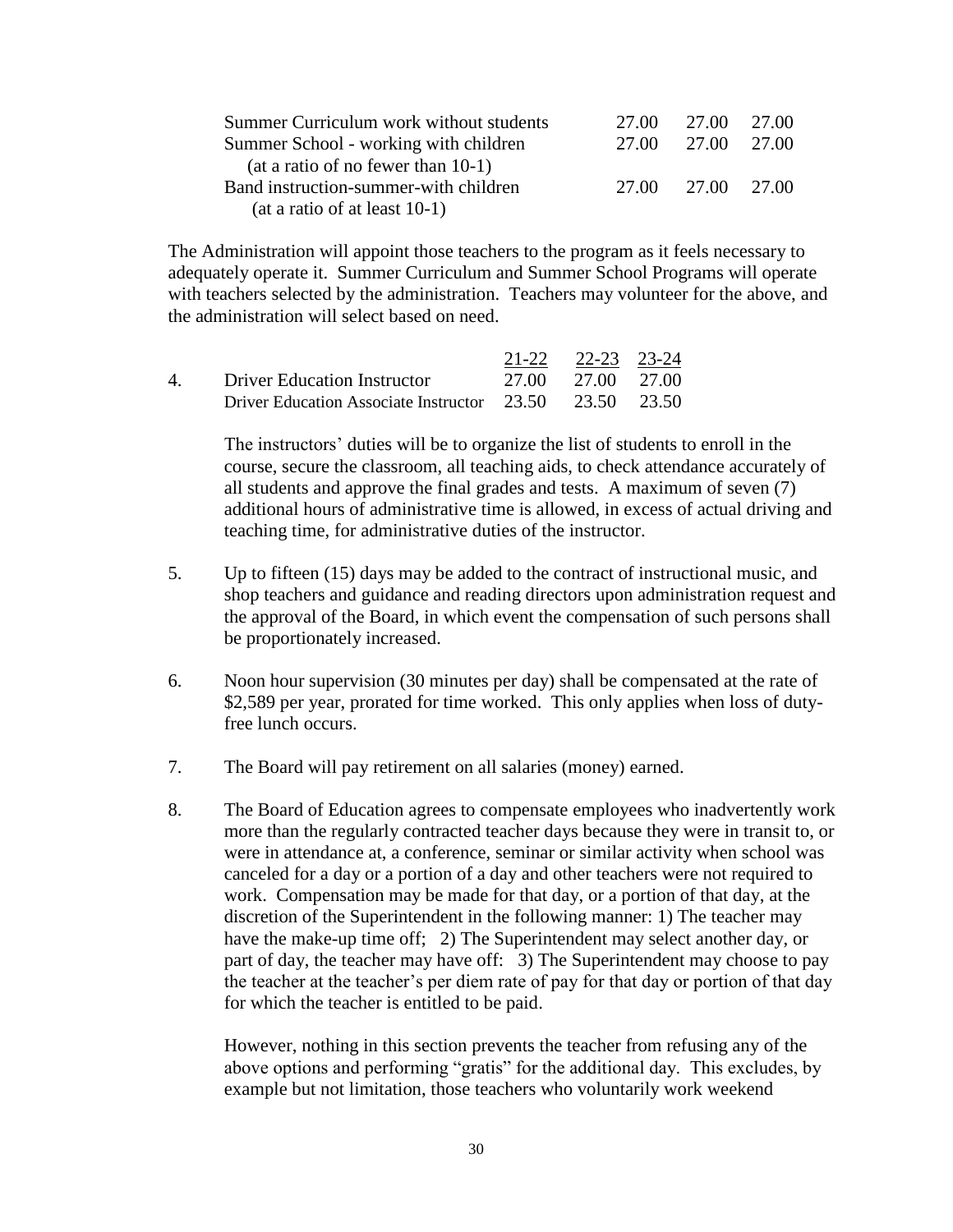activities, vacation period workshops, or those on after school Schedule "B" assignments.

# C. MERIT PAY

If an employee receives an effective evaluation rating, he/she will receive fifty dollars (\$50). If an employee receives a highly effective rating he/she will receive onehundred dollars (\$100).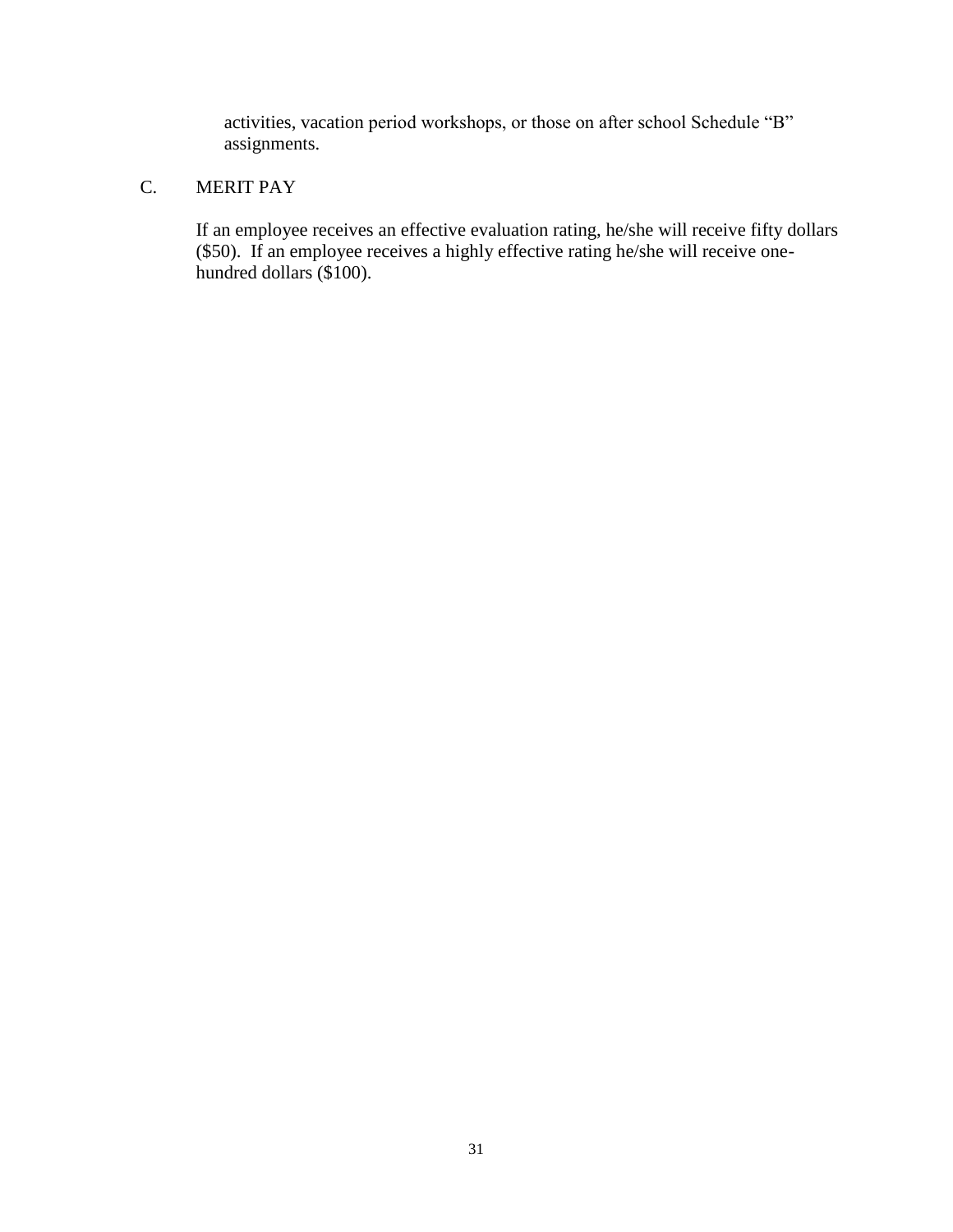# SCHEDULE B COACHING POSITIONS

| <b>Varsity Football</b>                                                                 | \$3770  |
|-----------------------------------------------------------------------------------------|---------|
| <b>Varsity Basketball</b>                                                               | \$3770  |
| Junior Varsity Basketball                                                               | \$2267  |
| Middle School Basketball                                                                | \$1517  |
| **basketball is paid per team - boys and<br>girls separate                              |         |
| <b>Varsity Volleyball</b>                                                               | \$3770  |
| Middle School Volleyball                                                                | \$1517  |
| <b>Varsity Wrestling</b>                                                                | \$3770  |
| <b>Varsity Soccer</b>                                                                   | \$3770  |
| Middle School Soccer                                                                    | \$1517  |
|                                                                                         |         |
| **soccer is paid per team - boys and girls<br>separate                                  |         |
| Varsity Track (boys and girls combined)                                                 | \$3770  |
| Middle School Track (combined)                                                          | \$1517  |
| <b>Varsity Baseball</b>                                                                 | \$3770  |
| <b>Varsity Softball</b>                                                                 | \$3770  |
| Varsity Cross Country (boys and girls<br>combined)                                      | \$3770  |
| Cheerleading Sponsor (MS and HS)                                                        | \$1,517 |
| If 2 coaches/sponsors share the work, the<br>stipend is divided equally between the two |         |

# ACADEMIC/OTHER ACTIVITIES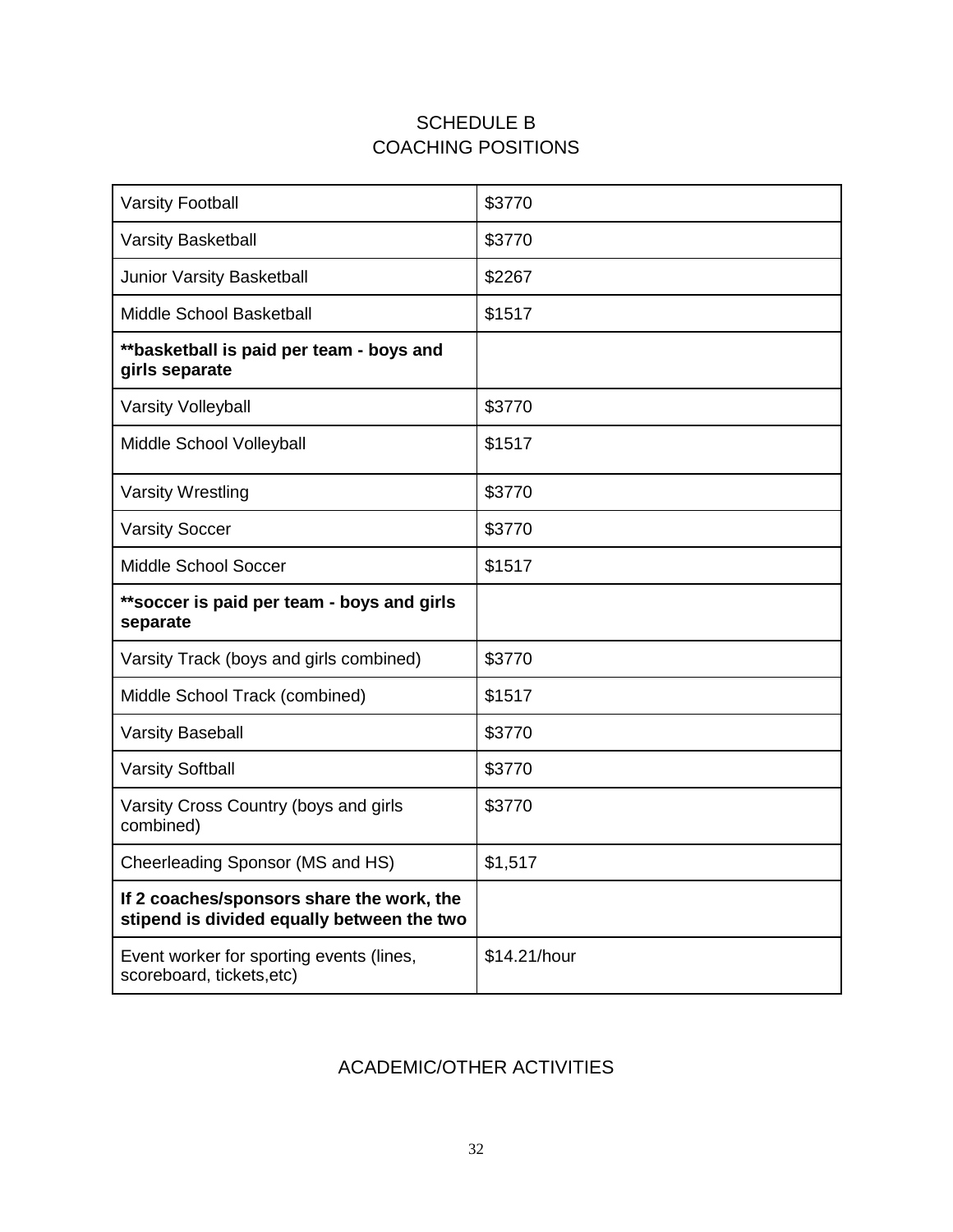| Senior Class Sponsor                                                  | \$3770        |
|-----------------------------------------------------------------------|---------------|
| Junior Class Sponsor                                                  | \$1946        |
| Sophomore Class Sponsor                                               | \$800         |
| Freshman Class Sponsor                                                | \$800         |
| <b>Student Senate Advisor</b>                                         | \$1829 / year |
| National Honor/Jr Society                                             | \$1903        |
| <b>Elementary National Honor Society</b>                              | \$951.50      |
| <b>Instrumental Music</b>                                             | \$4412        |
| <b>Vocal Music</b>                                                    | \$2211        |
| Academic Challenge/Model UN Sponsor                                   | \$1903        |
| District School Improvement chairs (3 per<br>superintendent approval) | \$1903/year   |
| Science Olympiad                                                      | \$1903/year   |
| <b>Educational Coach</b>                                              | \$2,500/year  |
| Bus Chaperone per trip/per hour                                       | \$24.13       |
| Drama Stipend - 2 plays per year                                      | \$1000/play   |

- A. Upon the completion of the assignment, each teacher shall submit a written statement to the Athletic Director (as it pertains to coaching positions) or to the principal (as it pertain to academic/other activities), which includes any relevant comments concerning:
	- 1. The extent of student participation in the activity and the anticipated student interest for the following school year.
	- 2. The cost of the activity together with a preliminary budget for the next school year.
	- 3. The elimination or modification of the activity or suggested alternative for the activity.
	- 4. Any suggested modifications in the job description and the approximate time involved.
	- 5. Any recommendations or requests for changes in physical facilities, scheduling, or personnel, and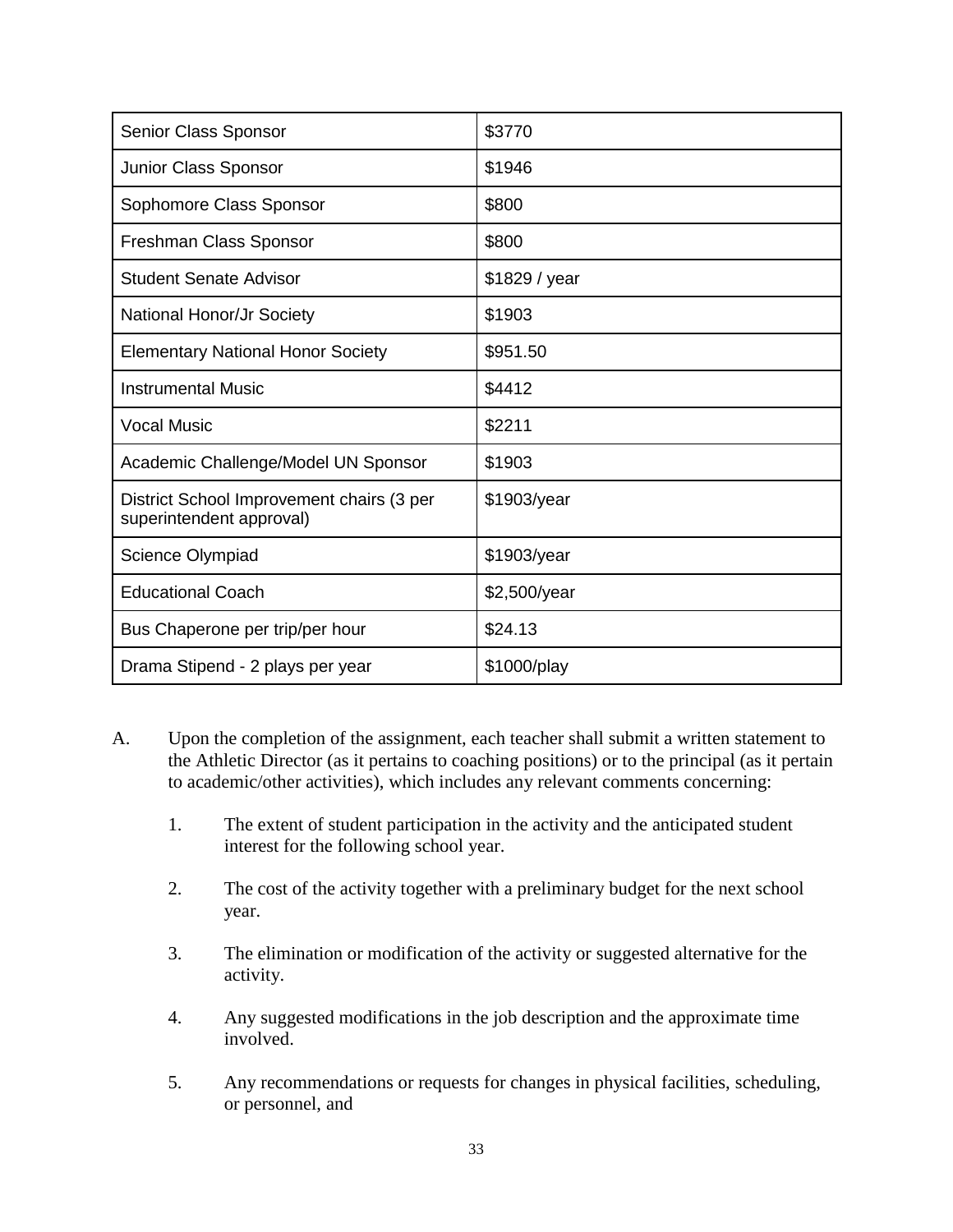- 6. Such additional comments as may be relevant to maintain and improve the quality of the educational program.
- B. If more than one teacher accepts a single assignment, the compensation shall be divided by agreement between the teachers prior to the commencement of the activity so that the total compensation shall not exceed the amount allotted to such assignment.
- C. Payment for extra duty can be completed by the first regular pay period following satisfactory completion of the individual's responsibility and completion of the inventory.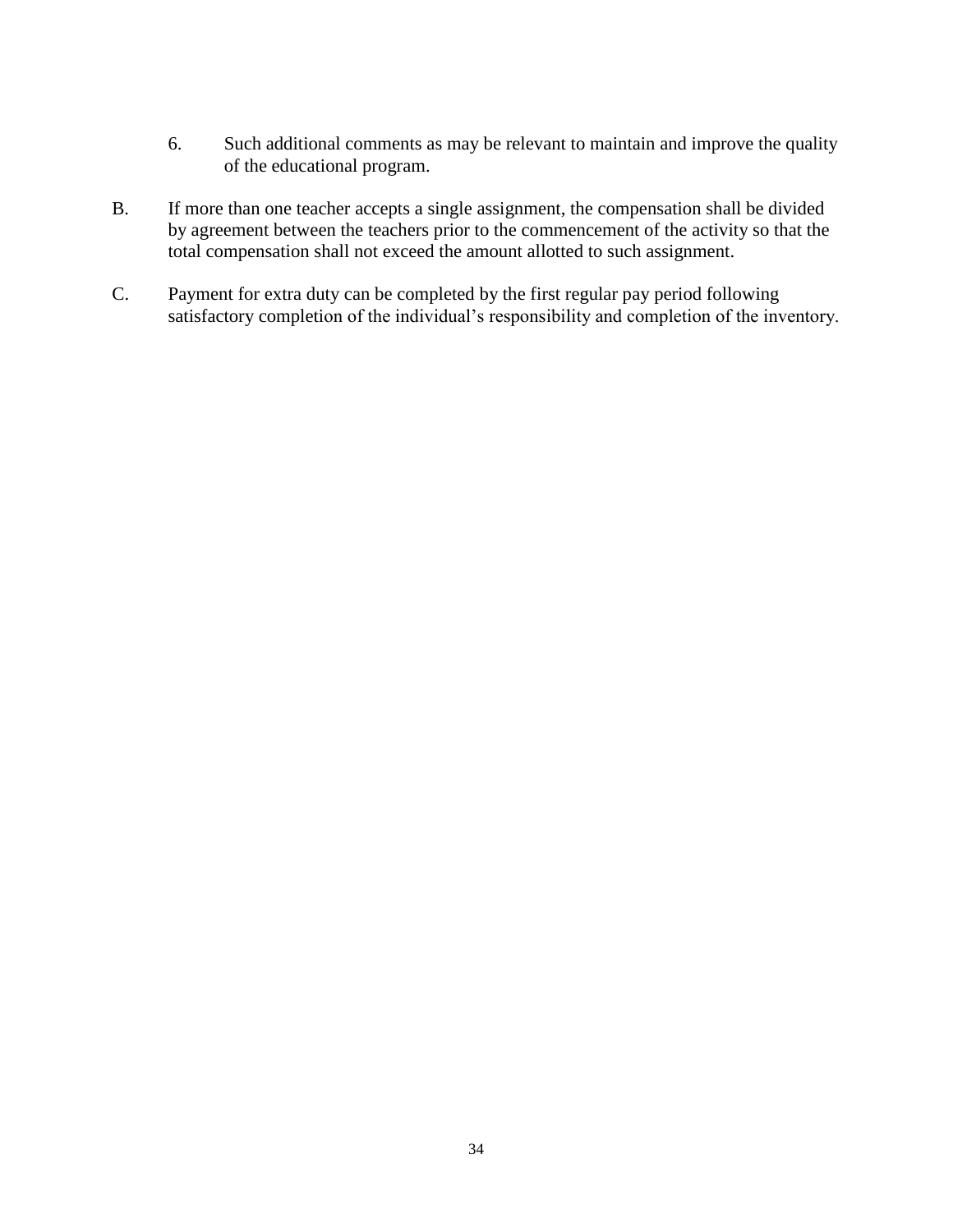#### SCHEDULE C HEALTH INSURANCE

A. The District will participate in the Van Buren ISD Insurance Consortium, Board Cap on medical premiums (PAK A/PAK C/PAK D/PAK E), 100% of PAK B paid by Board. If a husband and wife are both members of this bargaining unit, one (1) will be eligible for Plan A and the other will be eligible for Plan B without the cash in lieu option.

District Plan A

Current MESSA insurance options and benefits as provided by MESSA each year As of 2021, the options are as follows:

Option 1: MESSA Choices (9T)

In network deductible: \$500/\$1,000 OL/OV/SV Copay: \$20/\$20/\$20 UC/ER Copay: \$25/\$50 Rx Coverage: SRX Mail

Option 2: MESSA ABC Plan 1 (AF) In network deductible: \$1,400/\$2,800 OL/OV/SV Copay: \$0/\$0/\$0 UC/ER Copay: \$0/\$0 Rx Coverage: ABC Mail \*\*100% coverage deductible, HSA available

Option 3: MESSA ABC Plan 1 (AJ) In network deductible: \$1,400/\$2,800 Co-insurance: 10% OL/OV/SV Copay: \$0/\$0/\$0 UC/ER Copay: \$0/\$0 Rx Coverage: ABC Mail \*\*100% coverage deductible, HSA available

Option 4: Essentials by MESSA (EB) In network deductible: \$375/\$350 Co-insurance: 20% OL/OV/SV Copay: \$10/\$25/\$50 UC/ER Copay: \$50/\$200 Rx Coverage: EbM

District Plan B MESSA Dental – Class I 80%/80%/80% \$1,500 annual max; Class IV \$1,200 max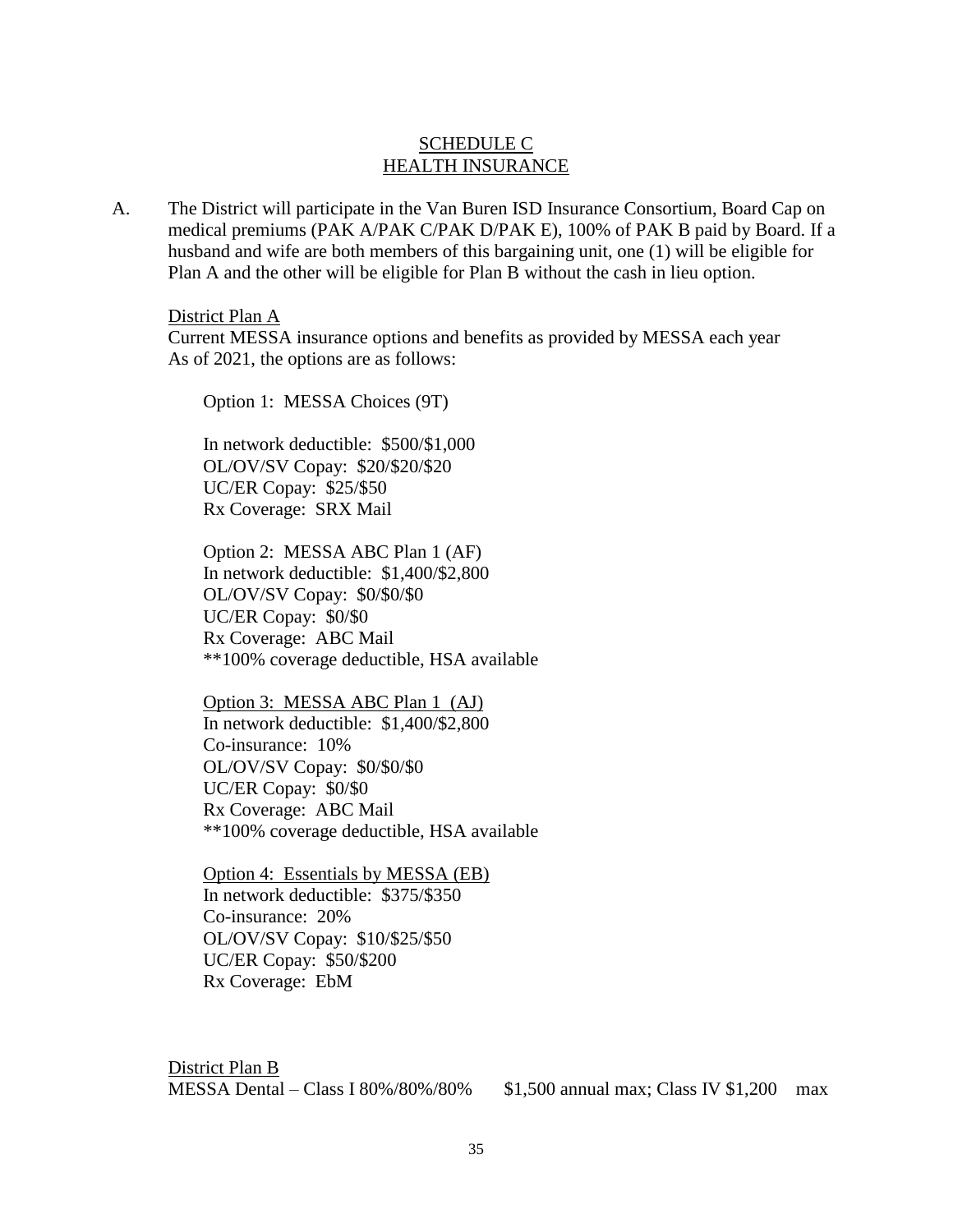MESSA A Vision – VSP 3 MESSA life Insurance - \$20,000

Max \$5,000 90-day modified fill

MESSA AD&D - \$20,000 MESSA LTD Plan – 66-2/3%

AND \$350 per month toward the premiums of the following options OR cash in lieu:

Hospital Confinement Indemnity Short Term Disability Long Term Disability Supplement Term Life Survivor Income Dependent Life MEFSA Annuity And/or Pension Design Annuity

B.

Beginning July 1, 2014, the Board shall be limited to the statutory hard cap under Section 3 of the Publicly Funded Health Insurance Contribution Act (PA152) towards the total cost of the MESSA medical insurance health premium. Each year on January 1<sup>st</sup>, hard cap amounts allowable by PA152 shall be adjusted to match the total amount allowed.

- 1. These annual employer paid amounts, per the provisions of PA 152 of 2011, shall be increased based on the inflationary adjustments that are added per said Public Act. Adjustments to the amount paid will be applied January 1 of each year.
- 2. Any amounts above the hard cap shall be deducted pre-tax dollars via payroll deduction.

The following rules apply for the above programs:

- (a.) No insurance will be paid for teachers working less than half-time. Teachers working more than half-time but less than full-time will receive premiums paid on a pro-rata basis.
- (b.) Payments of premiums will be stopped upon termination of employment if during the school year. If termination comes at the end of the school year, the premiums will be paid through the following August. The employee must continue to make the employee contribution toward health insurance premiums, if any, to continue receiving health insurance benefits.
- (c.) The carrier for the life of the Agreement will be MESSA.
- (d.) Changes in family status shall be reported by the teacher to the personnel office within 30 days of such change. The teacher shall be responsible for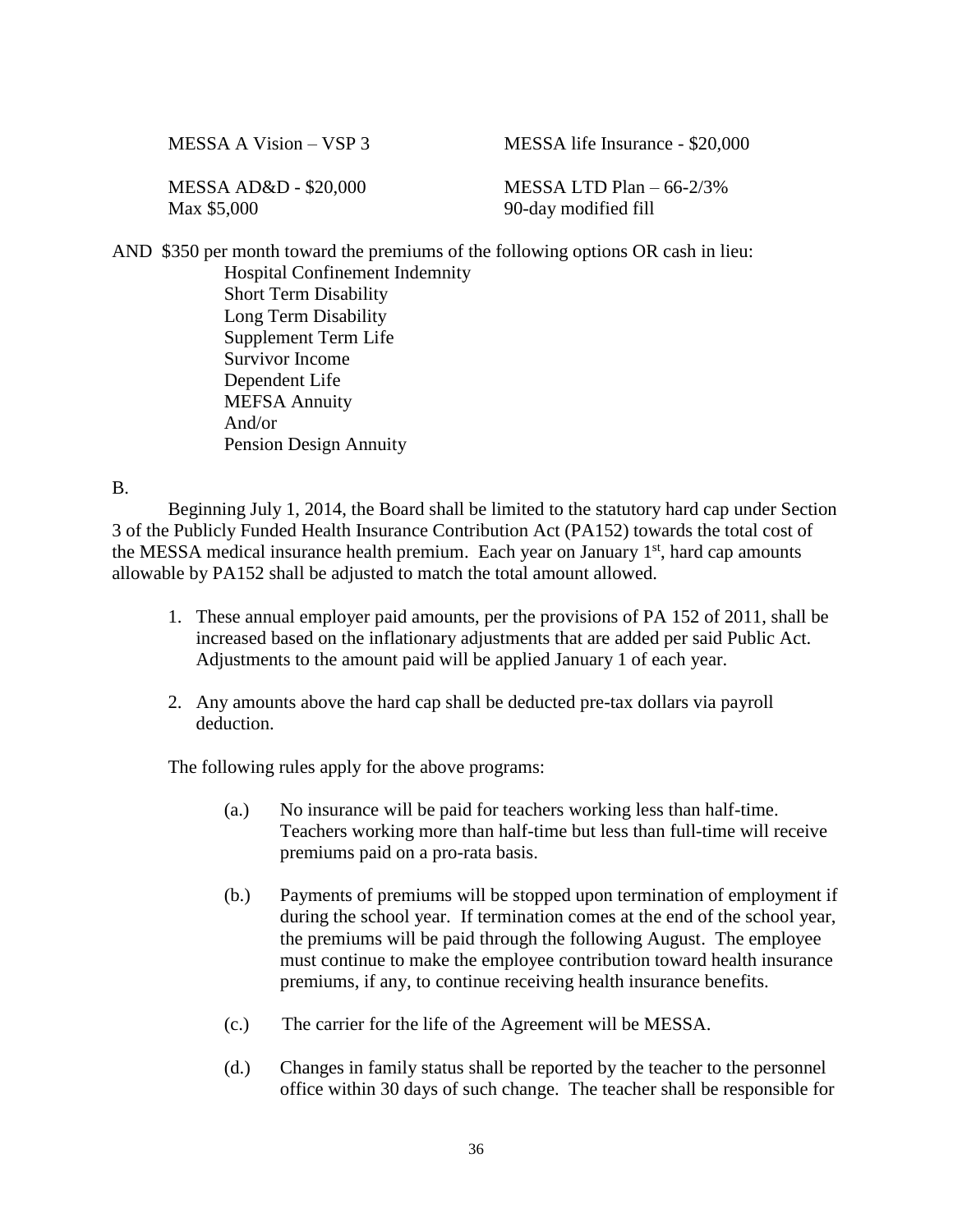any overpayment of premiums made by the Board in his/her behalf for failure to comply with this paragraph.

- (e.) Teachers who have Board-provided term life insurance, as provided through the health insurance plan, have a 30 day conversion right upon termination of employment. Any teacher electing his/her right to conversion in order to keep their life insurance in force must contact the insurance carrier within 30 days of their last day of employment.
- C. The provision of the above insurances are subject to the rules and regulations of the underwriter(s).
- D. An employee who receives Plan B insurance, must provide a written statement to the Board, indicating that the employee is receiving health insurance benefits from their spouse in lieu of the District's health insurance offering.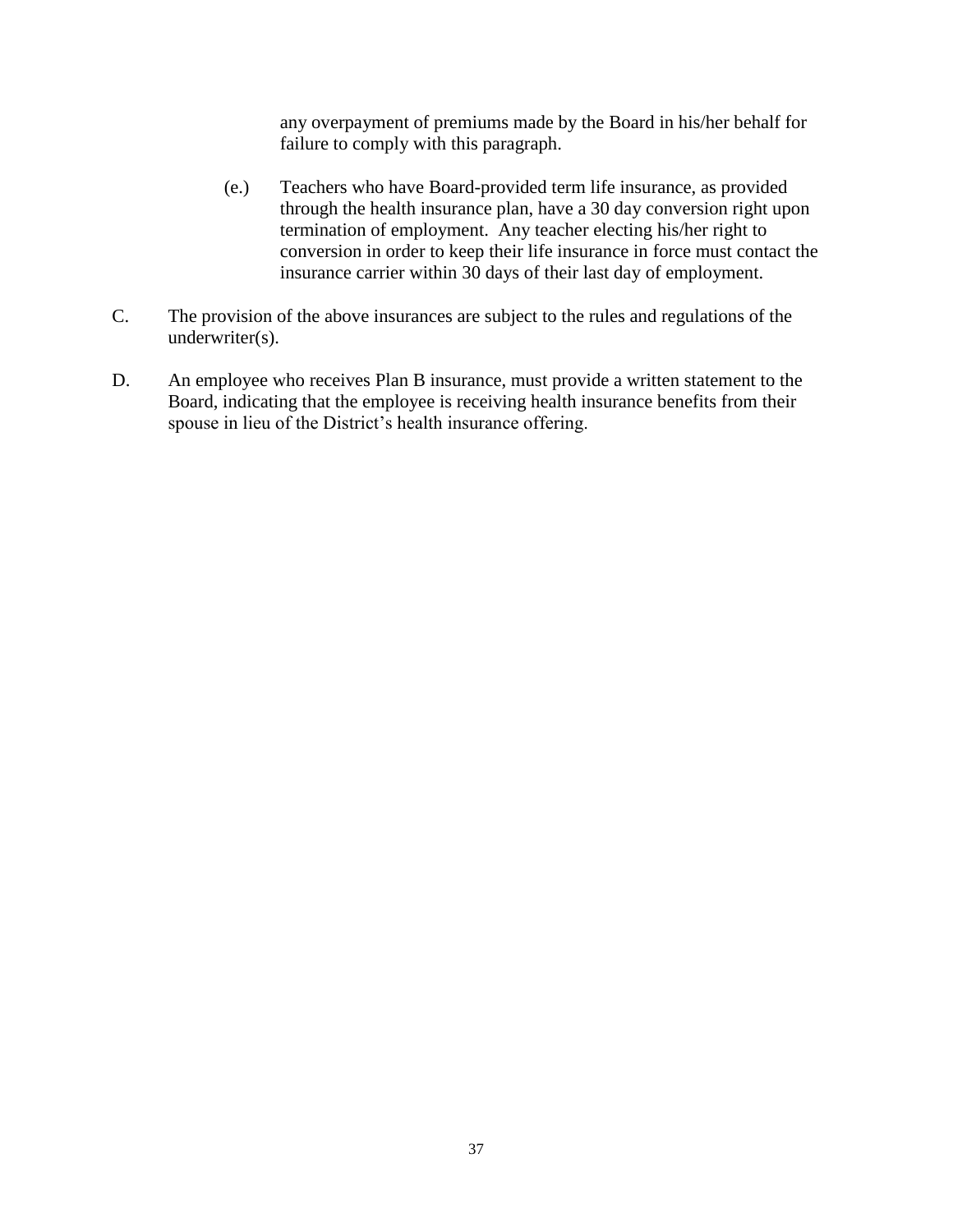#### SCHEDULE D SCHOOL CALENDAR

The Board of Education agrees to annually publish a line item school district calendar, detailing building level work schedules, professional development days, marking period breaks and other events that may be pertinent to the operation of the district. The administration agrees to try and publish this calendar no later than July 1st prior to the upcoming school year.

Calendar is based on 180 total student days per year and 5 total professional development teacher work days per year.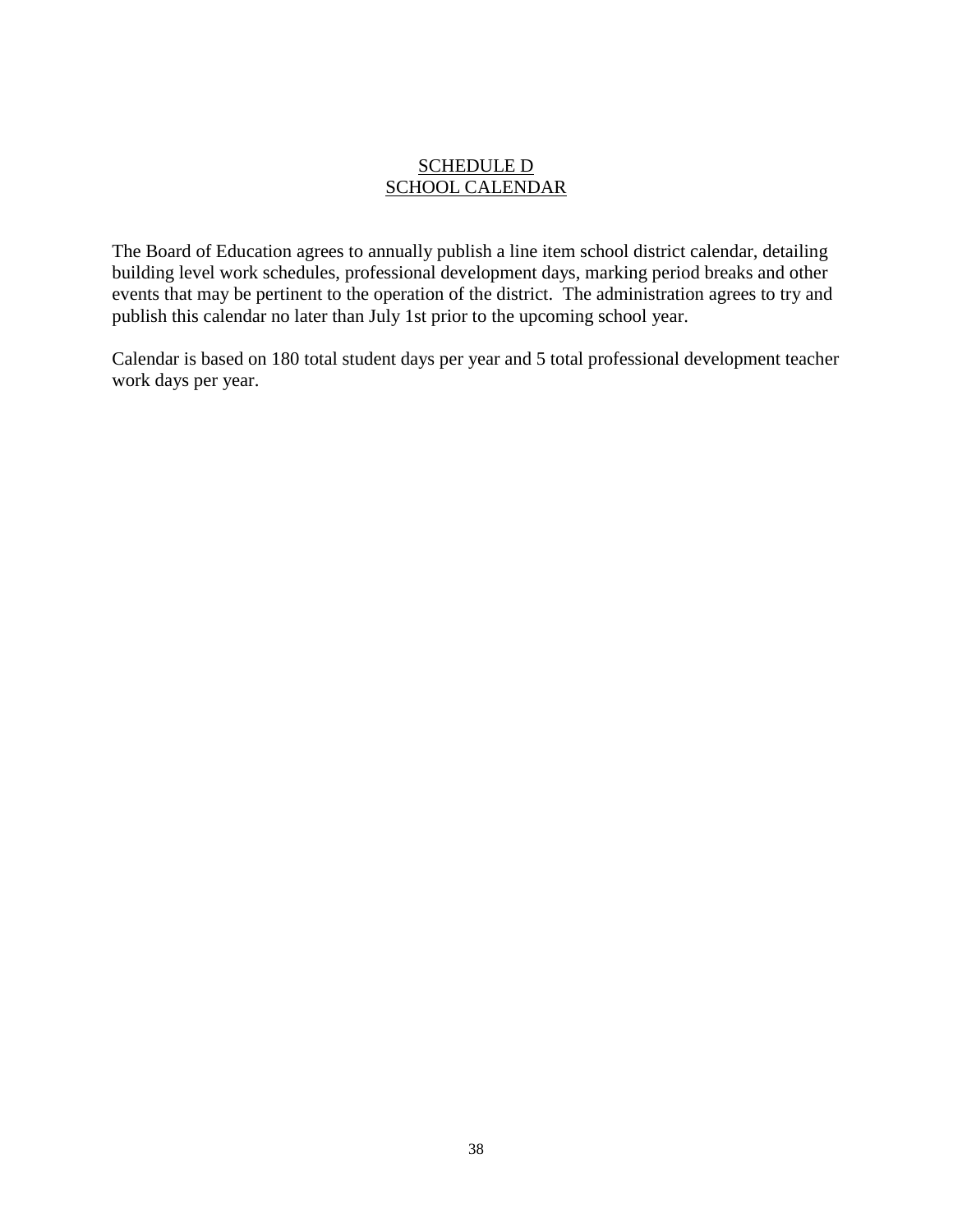# **APPENDIX A** COVERT PUBLIC SCHOOLS GRIEVANCE REPORT FORM

|           |                                                                                   |                              | Distribution of Form<br>1. Superintendent<br>2. Principal<br>3. Association<br>4. Grievant |
|-----------|-----------------------------------------------------------------------------------|------------------------------|--------------------------------------------------------------------------------------------|
|           | Building<br><b>Assignment</b>                                                     | Name of Grievant             | Date Filed                                                                                 |
| A.        |                                                                                   | <b>LEVEL I</b>               |                                                                                            |
| <b>B.</b> |                                                                                   |                              |                                                                                            |
| $C^*$     |                                                                                   |                              |                                                                                            |
|           | 2. Section(s) or Subsection(s) alleged to have been violated ____________________ |                              |                                                                                            |
| D.        |                                                                                   | <b>Signature of Grievant</b> | Date                                                                                       |
|           |                                                                                   | Signature (Principal)        | Date                                                                                       |
| E.        | Position of Grievant and Association                                              |                              |                                                                                            |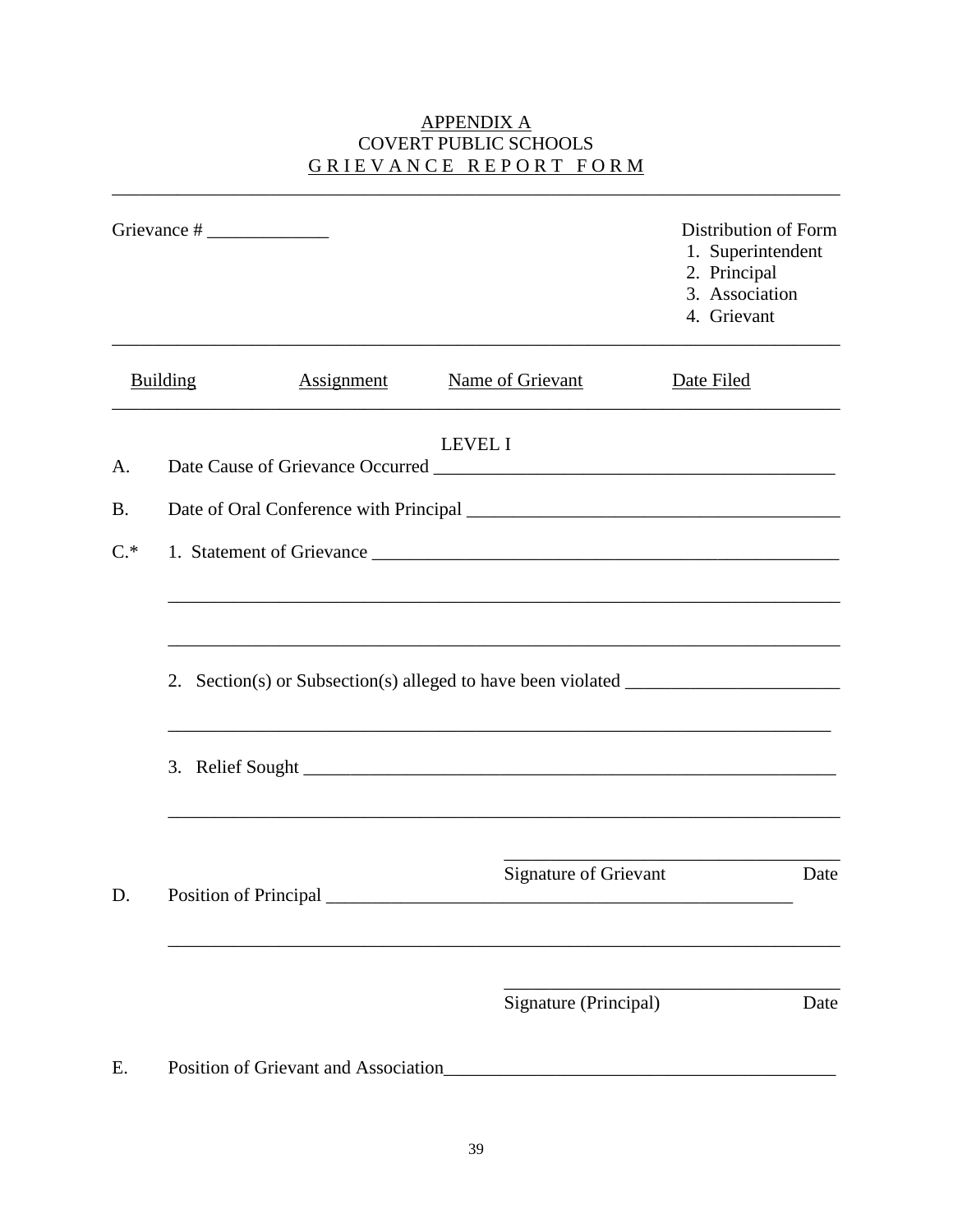|           |    | Signature (Grievant)<br>Date                                                              |  |  |
|-----------|----|-------------------------------------------------------------------------------------------|--|--|
|           |    | Signature (Association)<br>Date                                                           |  |  |
|           |    | * If additional space is needed in reporting Section C above, attach an additional sheet. |  |  |
|           |    | <b>LEVEL II</b>                                                                           |  |  |
| A.        |    | Date Received by Superintendent (or Designee) __________________________________          |  |  |
| <b>B.</b> | 1. | Disposition of Superintendent (or Designee) or referral to Board _______________          |  |  |
|           |    |                                                                                           |  |  |
|           |    |                                                                                           |  |  |
|           |    |                                                                                           |  |  |
|           |    |                                                                                           |  |  |
|           |    |                                                                                           |  |  |
|           |    | Signature (Supt. Or Designee)<br>Date                                                     |  |  |
|           | 2. | Disposition of Board (if referred to by Supt.) __________________________________         |  |  |
|           |    |                                                                                           |  |  |
|           |    |                                                                                           |  |  |
|           |    |                                                                                           |  |  |
|           |    | (Board Representative)<br>Signature<br>Date                                               |  |  |
| C.        |    | Position of Grievant and Association<br><u> 1980 - Jan Barbara Barbara, maskin</u>        |  |  |
|           |    |                                                                                           |  |  |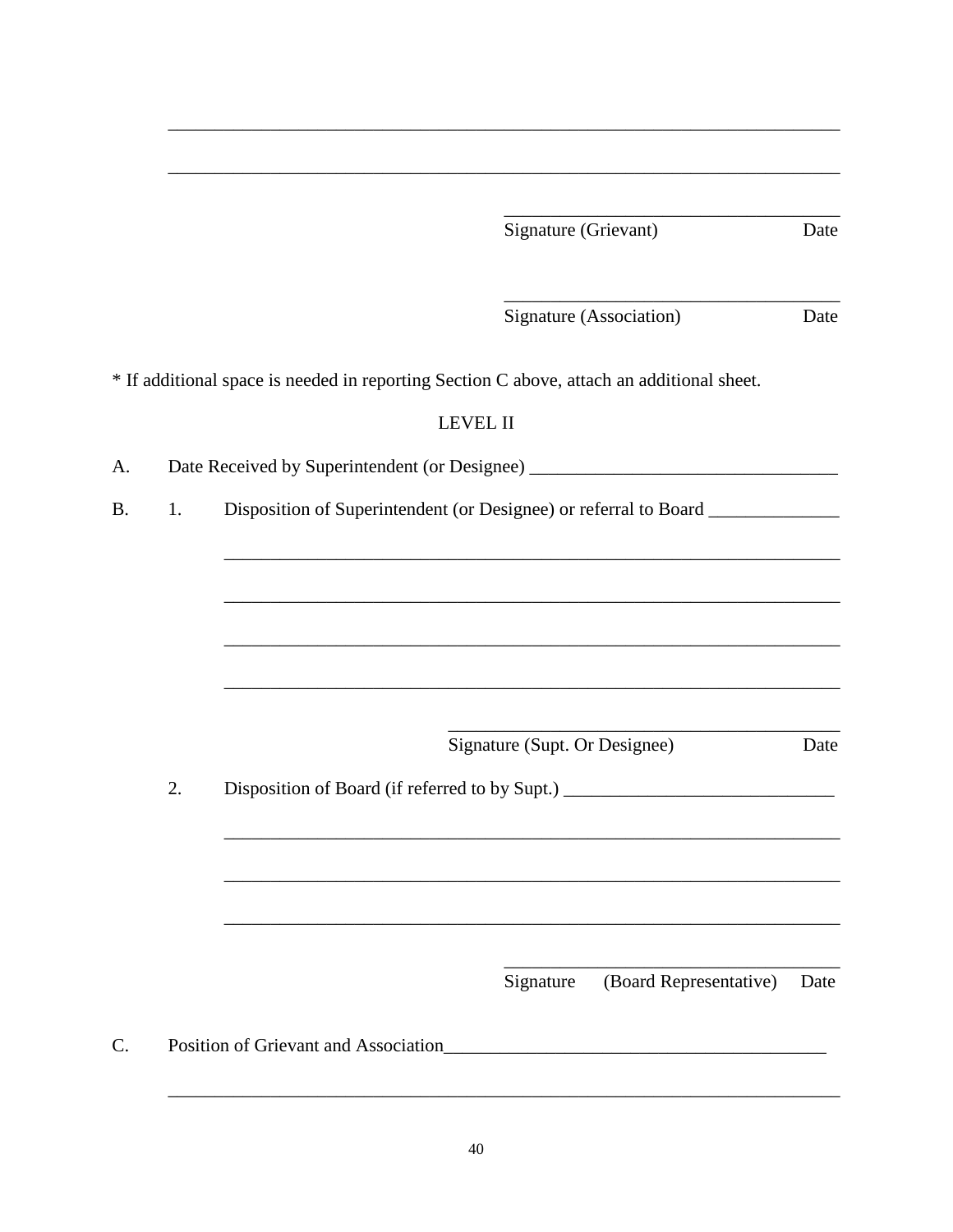|    | Signature                | (Grievant)       | Date                                                                                                                                                                 |
|----|--------------------------|------------------|----------------------------------------------------------------------------------------------------------------------------------------------------------------------|
|    |                          |                  |                                                                                                                                                                      |
|    | Signature                | (Association)    | Date                                                                                                                                                                 |
|    |                          |                  |                                                                                                                                                                      |
| 1. |                          |                  |                                                                                                                                                                      |
|    |                          |                  |                                                                                                                                                                      |
| 2. |                          |                  |                                                                                                                                                                      |
|    |                          |                  |                                                                                                                                                                      |
|    |                          |                  |                                                                                                                                                                      |
|    |                          |                  |                                                                                                                                                                      |
|    | (Copy of Award Attached) | <b>LEVEL III</b> | Date Demand for Arbitration filed with Superintendent __________________________<br>Date Demand for Arbitration filed with AAA (if necessary) ______________________ |

# APPENDIX B COVERT PUBLIC SCHOOLS SICK LEAVE-SHARED USAGE BANK APPLICATION

Name \_\_\_\_\_\_\_\_\_\_\_\_\_\_\_\_\_\_\_\_\_\_\_\_\_\_\_\_\_\_\_\_ SSN \_\_\_\_\_\_\_\_\_\_\_\_\_\_\_\_\_\_\_\_\_\_\_\_\_\_\_\_\_\_\_\_\_\_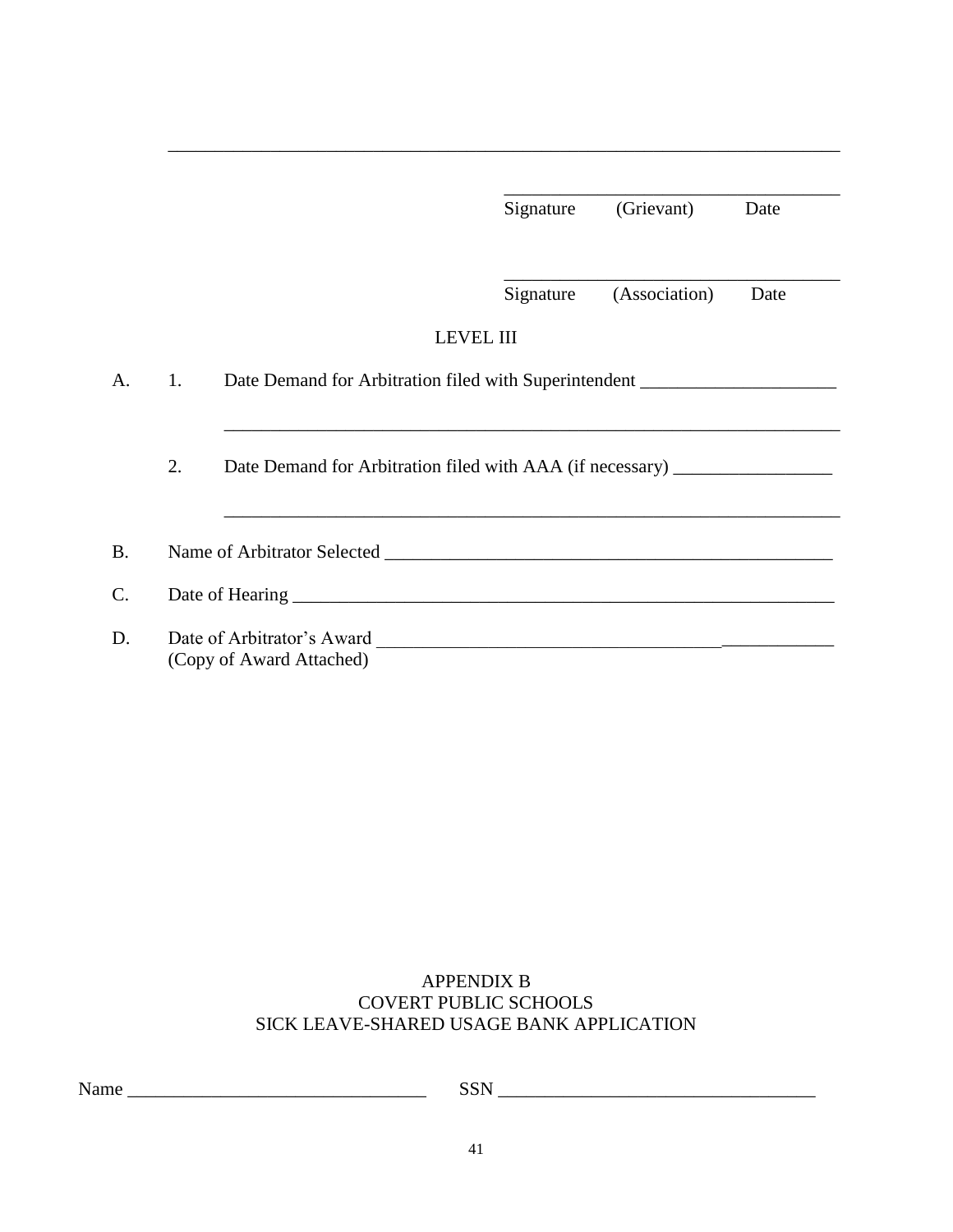|                                                                                                                                 | DIAGNOSIS/PROGNOSIS (EXPLAIN: USE REVERSE SIDE IF NECESSARY)                                                                               |
|---------------------------------------------------------------------------------------------------------------------------------|--------------------------------------------------------------------------------------------------------------------------------------------|
|                                                                                                                                 | Onset Date of Illness/Disability: _______________ Anticipated Length of Illness/Disability:                                                |
|                                                                                                                                 |                                                                                                                                            |
|                                                                                                                                 |                                                                                                                                            |
|                                                                                                                                 | I HAVE APPLIED/WILL APPLY FOR STD/LTD: YES _____ NO ____FOR \$___________________<br>(weekly amount)                                       |
|                                                                                                                                 | I HAVE DRAWN BENEFITS FROM THE CEA SICK BANK PREVIOUSLY YES __ NO ____<br>(IF YES, WAS IT FOR THE SAME ILLNESS/DISABILITY?) YES __ NO ____ |
| I HAVE GIVEN MY DOCTOR WRITTEN AUTHORIZATION TO<br>COMMUNICATE WITH THE CEA IF THERE ARE QUESTIONS<br>OR CLARIFICATIONS NEEDED. | $YES$ NO $\qquad$                                                                                                                          |
|                                                                                                                                 | I HAVE PROVIDED THE CEA WITH MY DOCTOR'S STATEMENT YES _____ NO _____                                                                      |
|                                                                                                                                 | PAYROLL DATA VERIFICATION                                                                                                                  |
|                                                                                                                                 |                                                                                                                                            |
|                                                                                                                                 |                                                                                                                                            |
|                                                                                                                                 |                                                                                                                                            |
|                                                                                                                                 |                                                                                                                                            |
| 1/98                                                                                                                            | Page 1 of 2                                                                                                                                |
|                                                                                                                                 | <b>COVERT PUBLIC SCHOOLS</b><br><b>COMMITTEE USE BELOW</b>                                                                                 |
|                                                                                                                                 |                                                                                                                                            |
|                                                                                                                                 | Maximum Number of Days Approved: ___________Date Approved: _____________________                                                           |